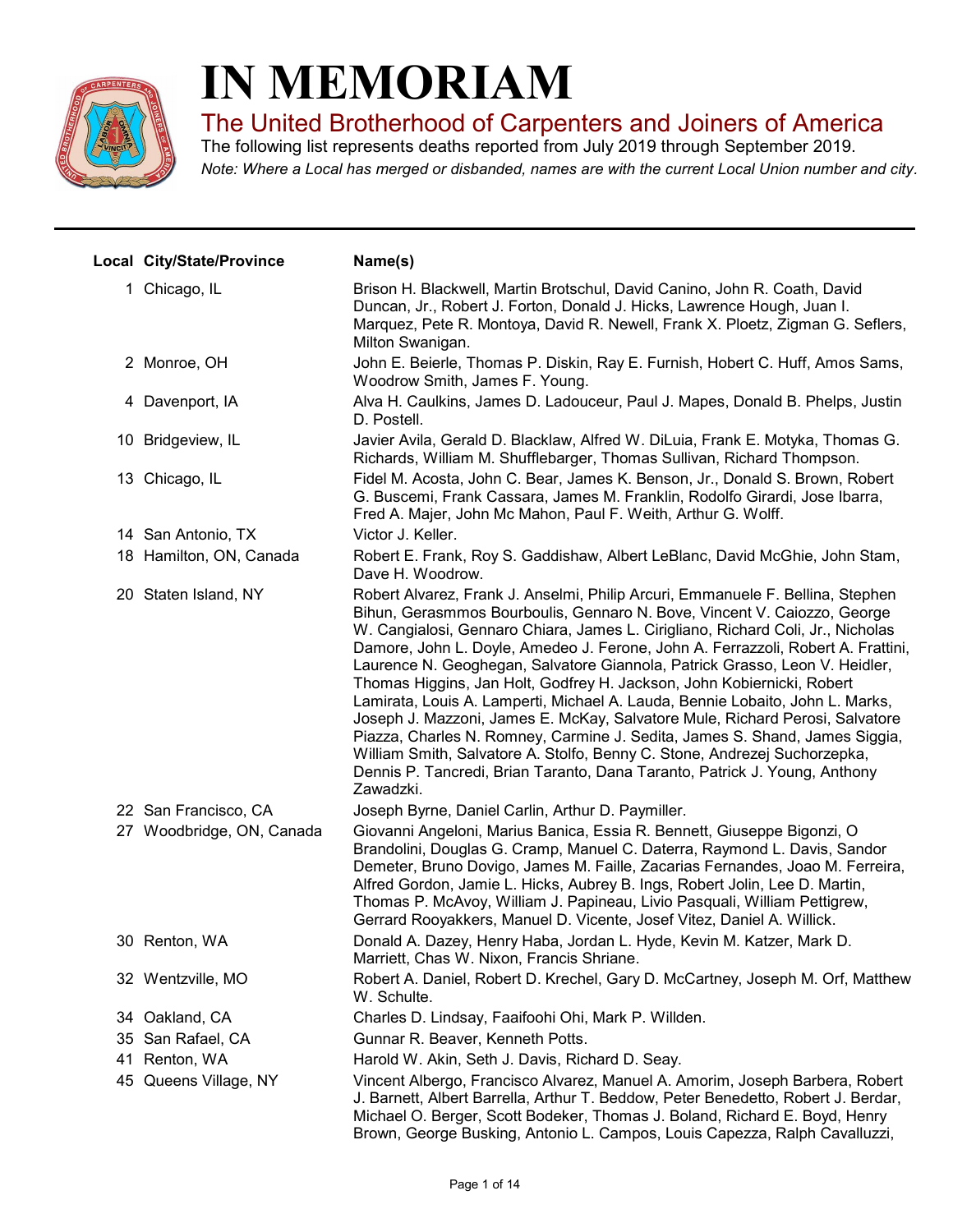| Local City/State/Province    | Name(s)                                                                                                                                                                                                                                                                                                                                                                                                                                                                                                                                                                                                                                                                                                                                                                                                                                                                                                                                                                                                                                                                                                                                                                                                                                                                                                                                                                                                             |
|------------------------------|---------------------------------------------------------------------------------------------------------------------------------------------------------------------------------------------------------------------------------------------------------------------------------------------------------------------------------------------------------------------------------------------------------------------------------------------------------------------------------------------------------------------------------------------------------------------------------------------------------------------------------------------------------------------------------------------------------------------------------------------------------------------------------------------------------------------------------------------------------------------------------------------------------------------------------------------------------------------------------------------------------------------------------------------------------------------------------------------------------------------------------------------------------------------------------------------------------------------------------------------------------------------------------------------------------------------------------------------------------------------------------------------------------------------|
|                              | Allen R. Cleveland, Anthony Cosentino, Louis P. Decesare, Luciano Destefano,<br>Antonio G. Dicocco, John Dilello, John Dirico, Joseph Divilio, Stipan Dizdar,<br>Christopher Dohrenwend, Rocco F. Dorazio, John J. Dowling, Robin Edwards,<br>Norman Evensen, S Fabrizio, Angel Feliciano, Eustachio Festa, Charles K. Finch,<br>Joseph W. Frank, Daniel Gallo, Michael Gasparrini, Manuel Gomez, Michael<br>Gorman, John H. Gregory, John W. Hayes, Joseph Heinstadt, Robert Hirst,<br>Danny H. Ho, III, John A. Hughes, John R. Hurloc, Anthony Irizarry, Roy N.<br>Jacobsen, Raymond A. Johnson, Robert H. Joinson, John Koziuk, Joseph<br>Kundrat, John Landi, Richard T. Leo, Neil Lester, Frank Licata, Manuel C. Lopez,<br>Anthony J. Loria, Radislau Matura, Frank J. Molaro, Jr., Ralph A. Morlando,<br>Steven Munson, Otto Muntzenberger, John Oshea, Charalambos Panagiotakos,<br>Philip A. Paul, Michael N. Peragino, Nicholas Petrides, Roger J. Porcella, Patrick<br>Purcell, Thomas Regan, Peter Regina, Gerhard Roerden, Paul Rutigliano, Arnold<br>P. Santos, James Scarandino, Arthur Schmuck, Daniel T. Sheeran, Bryan M.<br>Simon, Edward F. Sisko, Stamatios Skordos, Frederick Soller, Pablo Soto,<br>Angelo Spampinato, Raymond Straub, Glenn Tants, Arthur H. Topping, Rocco<br>Totino, Frank Vani, Jose A. Vaz, Joseph J. Venticinque, Terrance J. Victor, Paul<br>Warhola, Thomas Whalen. |
| 46 Sacramento, CA            | Brian S. Bellows, John Hermes, Jr., Martin G. Kloose, Russell Layton, Eddie<br>Marsalla, Jimmy C. Mitchell, Bernard G. Novotny, Shirley W. Sandage, Tony<br>Segarra.                                                                                                                                                                                                                                                                                                                                                                                                                                                                                                                                                                                                                                                                                                                                                                                                                                                                                                                                                                                                                                                                                                                                                                                                                                                |
| 50 Oak Ridge, TN             | Bobby R. Fancher, Joe E. Helton, Ken H. McCormick.                                                                                                                                                                                                                                                                                                                                                                                                                                                                                                                                                                                                                                                                                                                                                                                                                                                                                                                                                                                                                                                                                                                                                                                                                                                                                                                                                                  |
| 51 Boston, MA                | Earl C. Lemke, Jr.                                                                                                                                                                                                                                                                                                                                                                                                                                                                                                                                                                                                                                                                                                                                                                                                                                                                                                                                                                                                                                                                                                                                                                                                                                                                                                                                                                                                  |
| 54 Bridgeview, IL            | Leland C. Larsen, Ryan S. Richards, Joseph Schwebl, Jr., Jos Tomaskovic, Jr.                                                                                                                                                                                                                                                                                                                                                                                                                                                                                                                                                                                                                                                                                                                                                                                                                                                                                                                                                                                                                                                                                                                                                                                                                                                                                                                                        |
| 56 Boston, MA                | John D. Fallon, Robert A. Vynorius.                                                                                                                                                                                                                                                                                                                                                                                                                                                                                                                                                                                                                                                                                                                                                                                                                                                                                                                                                                                                                                                                                                                                                                                                                                                                                                                                                                                 |
| 58 Chicago, IL               | Karl Bajzek, David P. Beck, Robert J. Carney, Gene R. Casagranda, Patrick T.<br>Gerace, Miguel Gomez, Joseph C. Graves, Edward L. Guida, Edward Henriksen,<br>Graham P. Hyland, Richard C. Kunz, Francisco Licea, John Lortie, Allan M.<br>Lukasz, Justo Luna, Norbert R. Marach, Ray C. Marchetta, Lawrence F. McHugh,<br>Sterling L. Mueller, Joseph R. Pastorino, Mykhailo T. Porfirian, Karl R. Schaller,<br>Eugene A. Schmidt, Robert Tralmer, Kelly W. Turner, Louis Vega.                                                                                                                                                                                                                                                                                                                                                                                                                                                                                                                                                                                                                                                                                                                                                                                                                                                                                                                                    |
| 59 Spokane, WA               | Jerry A. Ammann, George J. Berdar, Dave M. Cholewinski, David M. Everhart,<br>Phil A. Flack, Reo L. Lloyd, Harold Rooks.                                                                                                                                                                                                                                                                                                                                                                                                                                                                                                                                                                                                                                                                                                                                                                                                                                                                                                                                                                                                                                                                                                                                                                                                                                                                                            |
| 68 Saint Paul, MN            | Richard A. Furry, Sr., Blair F. Halonen, Charles G. Hofseth, Gerald S. Straw.                                                                                                                                                                                                                                                                                                                                                                                                                                                                                                                                                                                                                                                                                                                                                                                                                                                                                                                                                                                                                                                                                                                                                                                                                                                                                                                                       |
| 70 Mount Vernon, WA          | Chris R. Shockey.                                                                                                                                                                                                                                                                                                                                                                                                                                                                                                                                                                                                                                                                                                                                                                                                                                                                                                                                                                                                                                                                                                                                                                                                                                                                                                                                                                                                   |
| 74 Hixson, TN                | Harmon D. Robinson.                                                                                                                                                                                                                                                                                                                                                                                                                                                                                                                                                                                                                                                                                                                                                                                                                                                                                                                                                                                                                                                                                                                                                                                                                                                                                                                                                                                                 |
| 82 Great Falls, MT           | Larry D. Fortner, Ernest "Skip" C. Peters.                                                                                                                                                                                                                                                                                                                                                                                                                                                                                                                                                                                                                                                                                                                                                                                                                                                                                                                                                                                                                                                                                                                                                                                                                                                                                                                                                                          |
| 83 Lwr Sackville, NS, Canada | Ward B. Collier, Martin J. Daye.                                                                                                                                                                                                                                                                                                                                                                                                                                                                                                                                                                                                                                                                                                                                                                                                                                                                                                                                                                                                                                                                                                                                                                                                                                                                                                                                                                                    |
| 92 St Louis, MO              | Roy H. Aff, Robert T. Doudera, William F. Henricks, Harold Mertz, Alan J.<br>Olendorff, Daniel E. Stevens, Thomas W. Walls.                                                                                                                                                                                                                                                                                                                                                                                                                                                                                                                                                                                                                                                                                                                                                                                                                                                                                                                                                                                                                                                                                                                                                                                                                                                                                         |
| 96 Kennewick, WA             | Mitchell C. Kelly.                                                                                                                                                                                                                                                                                                                                                                                                                                                                                                                                                                                                                                                                                                                                                                                                                                                                                                                                                                                                                                                                                                                                                                                                                                                                                                                                                                                                  |
| 97 St Louis, MO              | Fred M. Aussieker, Jr., Steve R. Downey, Dennis A. Dunn, Armond Fitzsimmons,<br>David E. Frederick, John Gaddy, III, Kevin L. Guilfoyle, Joseph M. Indelicato,<br>Joseph Kiss, Kenneth R. Sullivan, Emil S. Theiss, Jr., Christopher G. Tinker,<br>Alfred F. Ulrich, L M. Wittenborn.                                                                                                                                                                                                                                                                                                                                                                                                                                                                                                                                                                                                                                                                                                                                                                                                                                                                                                                                                                                                                                                                                                                               |
| 100 Lansing, MI              | Charles E. Vida.                                                                                                                                                                                                                                                                                                                                                                                                                                                                                                                                                                                                                                                                                                                                                                                                                                                                                                                                                                                                                                                                                                                                                                                                                                                                                                                                                                                                    |
| 102 Livermore, CA            | Michael G. Caldwell, Michael D. Cannon, Patrick McClung, Patrick M. Oconnor.                                                                                                                                                                                                                                                                                                                                                                                                                                                                                                                                                                                                                                                                                                                                                                                                                                                                                                                                                                                                                                                                                                                                                                                                                                                                                                                                        |
| 106 Altoona, IA              | Joseph C. Davison, John S. Eich, Clifford L. Fisher, Maynard L. Hiskey.                                                                                                                                                                                                                                                                                                                                                                                                                                                                                                                                                                                                                                                                                                                                                                                                                                                                                                                                                                                                                                                                                                                                                                                                                                                                                                                                             |
| 110 St Joseph, MO            | Paul McArthur.                                                                                                                                                                                                                                                                                                                                                                                                                                                                                                                                                                                                                                                                                                                                                                                                                                                                                                                                                                                                                                                                                                                                                                                                                                                                                                                                                                                                      |
| 129 Lacey, WA                | Ules G. Foreman, Kurtis L. Fremont, Taylor D. Mason, Billy H. Pruitt, Ivan C.<br>Wray.                                                                                                                                                                                                                                                                                                                                                                                                                                                                                                                                                                                                                                                                                                                                                                                                                                                                                                                                                                                                                                                                                                                                                                                                                                                                                                                              |
| 133 Terre Haute, IN          | Lyle A. Cottrell.                                                                                                                                                                                                                                                                                                                                                                                                                                                                                                                                                                                                                                                                                                                                                                                                                                                                                                                                                                                                                                                                                                                                                                                                                                                                                                                                                                                                   |
| 136 Monroe, OH               | Herschel E. Haulman, Kipp B. Horine, Stephen E. Minch, Joshua L. Shockley,<br>Jerry K. Wells, III, Albinis E. Zoerner, III.                                                                                                                                                                                                                                                                                                                                                                                                                                                                                                                                                                                                                                                                                                                                                                                                                                                                                                                                                                                                                                                                                                                                                                                                                                                                                         |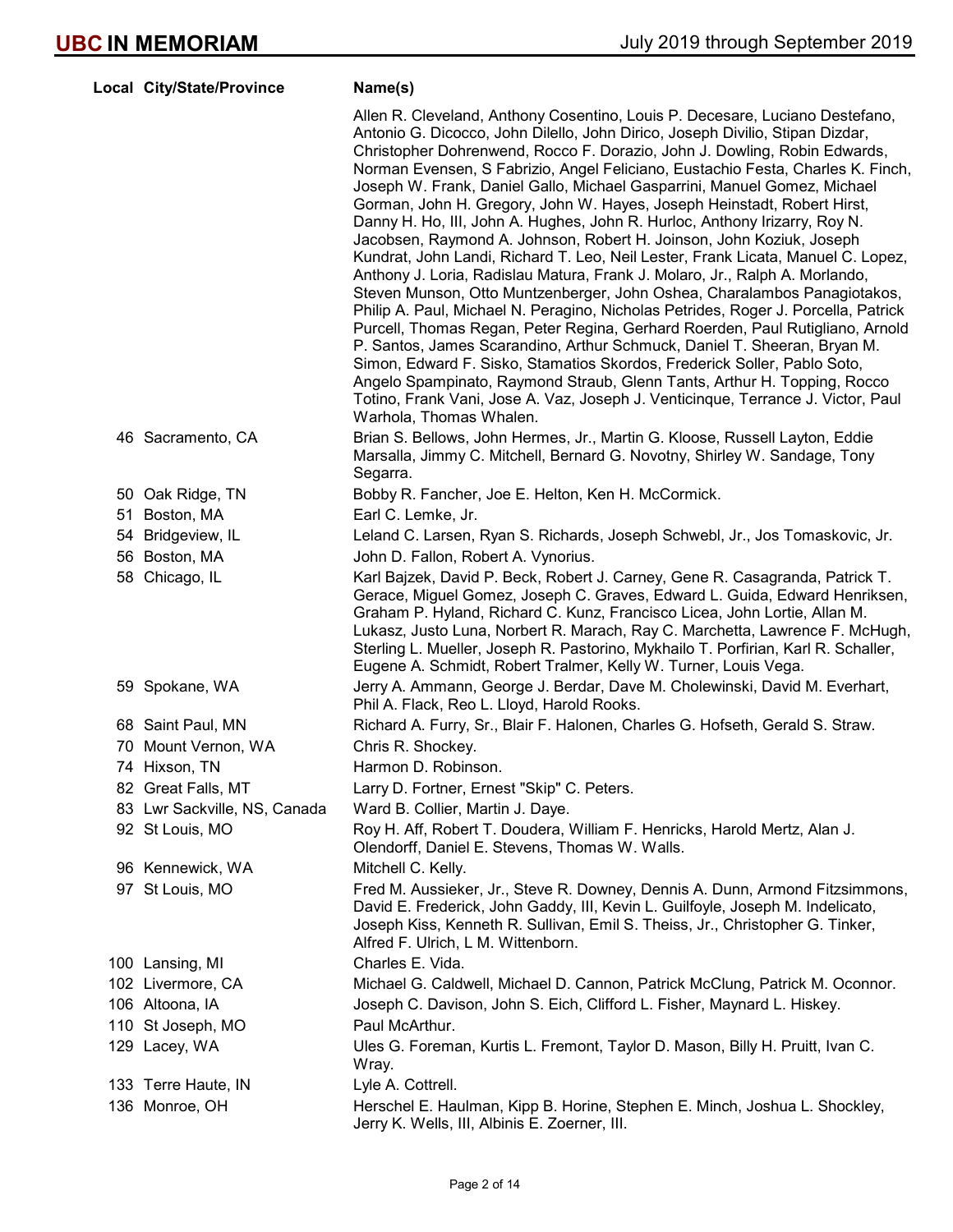| Local City/State/Province | Name(s)                                                                                                                                                                                                                                                                                                                                                                                                                                                                                                                                                                                                                                                                                                                                                                                                                                                                                                                                                                                                                                                                                                                                                                                                                                                                                                                                                                                                                                                                                                                                                                                                                                                                                                                                                                                                                                                                                                                                                                                                                                                                                                                                                                                                                                                                                                                                                                                                                                                                                                                                                                                                                                                                                                                                                                                                                                                                                                                                                                                                                                                                                                                                                                                                                                                                                                                                                                                                                                                                                                                                                                                                                                                                                                                                                                                                                                                                                                        |
|---------------------------|----------------------------------------------------------------------------------------------------------------------------------------------------------------------------------------------------------------------------------------------------------------------------------------------------------------------------------------------------------------------------------------------------------------------------------------------------------------------------------------------------------------------------------------------------------------------------------------------------------------------------------------------------------------------------------------------------------------------------------------------------------------------------------------------------------------------------------------------------------------------------------------------------------------------------------------------------------------------------------------------------------------------------------------------------------------------------------------------------------------------------------------------------------------------------------------------------------------------------------------------------------------------------------------------------------------------------------------------------------------------------------------------------------------------------------------------------------------------------------------------------------------------------------------------------------------------------------------------------------------------------------------------------------------------------------------------------------------------------------------------------------------------------------------------------------------------------------------------------------------------------------------------------------------------------------------------------------------------------------------------------------------------------------------------------------------------------------------------------------------------------------------------------------------------------------------------------------------------------------------------------------------------------------------------------------------------------------------------------------------------------------------------------------------------------------------------------------------------------------------------------------------------------------------------------------------------------------------------------------------------------------------------------------------------------------------------------------------------------------------------------------------------------------------------------------------------------------------------------------------------------------------------------------------------------------------------------------------------------------------------------------------------------------------------------------------------------------------------------------------------------------------------------------------------------------------------------------------------------------------------------------------------------------------------------------------------------------------------------------------------------------------------------------------------------------------------------------------------------------------------------------------------------------------------------------------------------------------------------------------------------------------------------------------------------------------------------------------------------------------------------------------------------------------------------------------------------------------------------------------------------------------------------------------|
| 152 Martinez, CA          | Robert C. Andersen, Sidney A. Burrows, Hollis T. Cargill, Weston D. Frederick,<br>Calvin W. Grubbs, Robert A. Lea, Steven Lino, Jr., James J. McElroy, Dennis L.<br>McWhorter, Dominic S. Mutulo, William W. Nichols, Bernard J. Reinig, Elmer L.<br>Rorabaugh, John H. Russell, William J. Stirton, Theron M. Wheeler, Dennis J.                                                                                                                                                                                                                                                                                                                                                                                                                                                                                                                                                                                                                                                                                                                                                                                                                                                                                                                                                                                                                                                                                                                                                                                                                                                                                                                                                                                                                                                                                                                                                                                                                                                                                                                                                                                                                                                                                                                                                                                                                                                                                                                                                                                                                                                                                                                                                                                                                                                                                                                                                                                                                                                                                                                                                                                                                                                                                                                                                                                                                                                                                                                                                                                                                                                                                                                                                                                                                                                                                                                                                                              |
| 157 New York, NY          | Zampa.<br>F Abbondanza, Jr., Benjamin H. Aclin, Michael J. Adams, Alfredo Adovasio, Pete<br>M. Alberghina, Jr., Joseph A. Aliberti, Abraham I. Allen, Robert L. Almquist,<br>Joseph Alongi, John Altaro, Jack Amoroso, Alex Andersen, Linden Anderson,<br>Orlando Aponte, Vildo L. Archili, Pasquale Asaro, Joseph Atria, Christopher<br>Attard, Haywood B. Attmore, Frank Baines, Antonio Balayo, Milton L. Bankoff,<br>Jose A. Barbosa, Joseph Barone, Pierre Barreau, Jonathan T. Barreto, John F.<br>Barrett, Paul Bartholomew, Santiago Bartolomei, Richard A. Bartolomew, Jr.,<br>Richard Barton, Guy R. Barzilay, William E. Batterbee, Roger Battista, Angel L.<br>Belardo, George Belgrave, Peter Bello, Henrik Berg, Michael J. Berry, Anderson<br>Bibby, Leon Birthwright, James Black, John E. Boal, Eli Boatwright, Jr., William G.<br>Boenitz, John F. Bogucki, Erik A. Bohling, Michael Bonaguro, Anthony S.<br>Bordone, George Bottigliero, Patrick J. Brady, David M. Brant, Thomas E.<br>Breheny, John P. Brennan, John Breslin, Thomas L. Brinkman, Raymond J.<br>Broughton, Theodore Brown, Paul Brunetti, Joseph Brusic, Paul Brussey, Stefano<br>Buccellato, Joseph A. Buglino, Efrain Burgos, Raul Burgos, Edward C. Byrd, Jr.,<br>Terence P. Byrne, Thomas Cacciola, Joseph Cachia, Lester E. Caesar, Frank<br>Cahill, John M. Cahill, Philip Callace, Dudley Cammock, Robert Campbell, Zoilo<br>J. Candelario, Thomas Caputo, Jr., John C. Carasco, James Carey, Charles<br>Carmen, William C. Carpenter, Jr., Willis J. Carrier, Paz Carrillo, Ronald A.<br>Carson, John Carter, John J. Carty, Thomas Case, David Casey, Denis Casey,<br>Joseph J. Cassell, Jr., Juan V. Castillo, Thomas Catanese, Frank A. Cavallo,<br>Anthony Cazassus, Angelico Cedeno, Baptiste Celestine, Leonard Certa, Joseph<br>A. Chattman, Murray Chernoff, Dominic Chiodi, Santo Ciraolo, Paul W. Clark,<br>Willie Cleveland, William H. Clifford, Reno A. Clini, John Clolinger, Marc Cohen,<br>Carmine Colageo, Richard J. Colello, Thomas A. Coleman, Vince A. Colletti, Cyril<br>W. Collins, Michael J. Collins, Jeanette Colon, Manuel Colon, Vincent Conlon,<br>Martin Conneely, Thomas H. Connolly, Pasquale Conte, Charles D. Copas,<br>Hubert J. Copley, Raffaele A. Coppola, Sr., Oliver R. Corbin, Joseph Corbo,<br>Florencio R. Corchado, Jose L. Corchado, Vincent Cornett, Albert Covington, III,<br>Kenneth J. Coyle, Vittorio Cristan, Gerald J. Critchley, Timothy Cunningham,<br>Nicholas Curella, Louis C. Curreri, Mark Curry, William Daley, Esau E. Daly,<br>Thomas A. David, Peter J. Degaetano, Paul Dehosson, Gerard M. Deluca,<br>Joseph A. Demeglio, Vito Denoia, John Derevjamik, Michael Derosa, Stanley<br>Desenchuk, Gerard Devine, William Devine, Wilbur Dial, Anthony Diciervo, Jr.,<br>John Diesso, George Dilacio, Sr., Francesco Dimaggio, Lawrence Dimarinis,<br>Donato Divirgilio, Amos Dixon, Patrick Dolphin, Mario R. Donato, Theophilus<br>Douglas, Robert Dovico, Joseph M. Doyle, Jon Draksin, Kevin Dunn, John J.<br>Durcan, Jason Echevarria, Carol E. Elcock, Deolindo R. Elia, Richard Enderle,<br>Arne Engedal, Oskar A. Eriksson, Ernest Fate, Andrew Fay, Kevin Feeley, James<br>J. Ferro, Philip J. Fiero, Pasquale M. Fierro, Joseph Filacchione, Louis E. Filardi,<br>Sandy Filardi, Bernard Finneran, Carmine Fiore, Mark A. Fiore, Gary J. Fiorello,<br>Arthur S. Firstner, Joseph L. Fleischmann, Arthur J. Fludd, Bartley R. Foley,<br>Abadah Forbes, Alfred J. Forte, Rinaldo Fosco, Patrick J. Fox, Basil S. Francis,<br>Clyde Francis, Anthony V. Franco, Kenneth E. Frawley, Juan D. Fuentes, Joseph<br>Fullerton, Anthony Gallagher, Stuart H. Gallub, Oscar Galvis, Fernando M.<br>Gaspar, Adolf Gautland, Coleman A. Geary, John B. Geraghty, Wayne P.<br>Giambatista, Joseph C. Giannone, Sam Giarrusso, Carl F. Gilbert, Patrick M. |
|                           | Gilligan, Amos O. Gloade, Jack Goldberg, Leon Goldreich, Jose Gomez, Manuel<br>M. Gonzalez, Darren C. Good, Ernest C. Goodposter, Brian J. Goonan, Jacob<br>Gordon, Vincent K. Gormley, Lordon H. Grant, Hans Grasdal, Thomas Greco,                                                                                                                                                                                                                                                                                                                                                                                                                                                                                                                                                                                                                                                                                                                                                                                                                                                                                                                                                                                                                                                                                                                                                                                                                                                                                                                                                                                                                                                                                                                                                                                                                                                                                                                                                                                                                                                                                                                                                                                                                                                                                                                                                                                                                                                                                                                                                                                                                                                                                                                                                                                                                                                                                                                                                                                                                                                                                                                                                                                                                                                                                                                                                                                                                                                                                                                                                                                                                                                                                                                                                                                                                                                                           |
|                           | George E. Green, Bernard Greenthal, Remigio Gregorat, Hans Gries, Giuseppe                                                                                                                                                                                                                                                                                                                                                                                                                                                                                                                                                                                                                                                                                                                                                                                                                                                                                                                                                                                                                                                                                                                                                                                                                                                                                                                                                                                                                                                                                                                                                                                                                                                                                                                                                                                                                                                                                                                                                                                                                                                                                                                                                                                                                                                                                                                                                                                                                                                                                                                                                                                                                                                                                                                                                                                                                                                                                                                                                                                                                                                                                                                                                                                                                                                                                                                                                                                                                                                                                                                                                                                                                                                                                                                                                                                                                                     |
|                           | Guastella, Lawrence Gulitti, Alvin A. Haapanen, William J. Hackett, Wilton J.<br>Halbig, Hemsley Hall, Gene J. Hanley, Reginald O. Hansen, Marcos Harrigan,                                                                                                                                                                                                                                                                                                                                                                                                                                                                                                                                                                                                                                                                                                                                                                                                                                                                                                                                                                                                                                                                                                                                                                                                                                                                                                                                                                                                                                                                                                                                                                                                                                                                                                                                                                                                                                                                                                                                                                                                                                                                                                                                                                                                                                                                                                                                                                                                                                                                                                                                                                                                                                                                                                                                                                                                                                                                                                                                                                                                                                                                                                                                                                                                                                                                                                                                                                                                                                                                                                                                                                                                                                                                                                                                                    |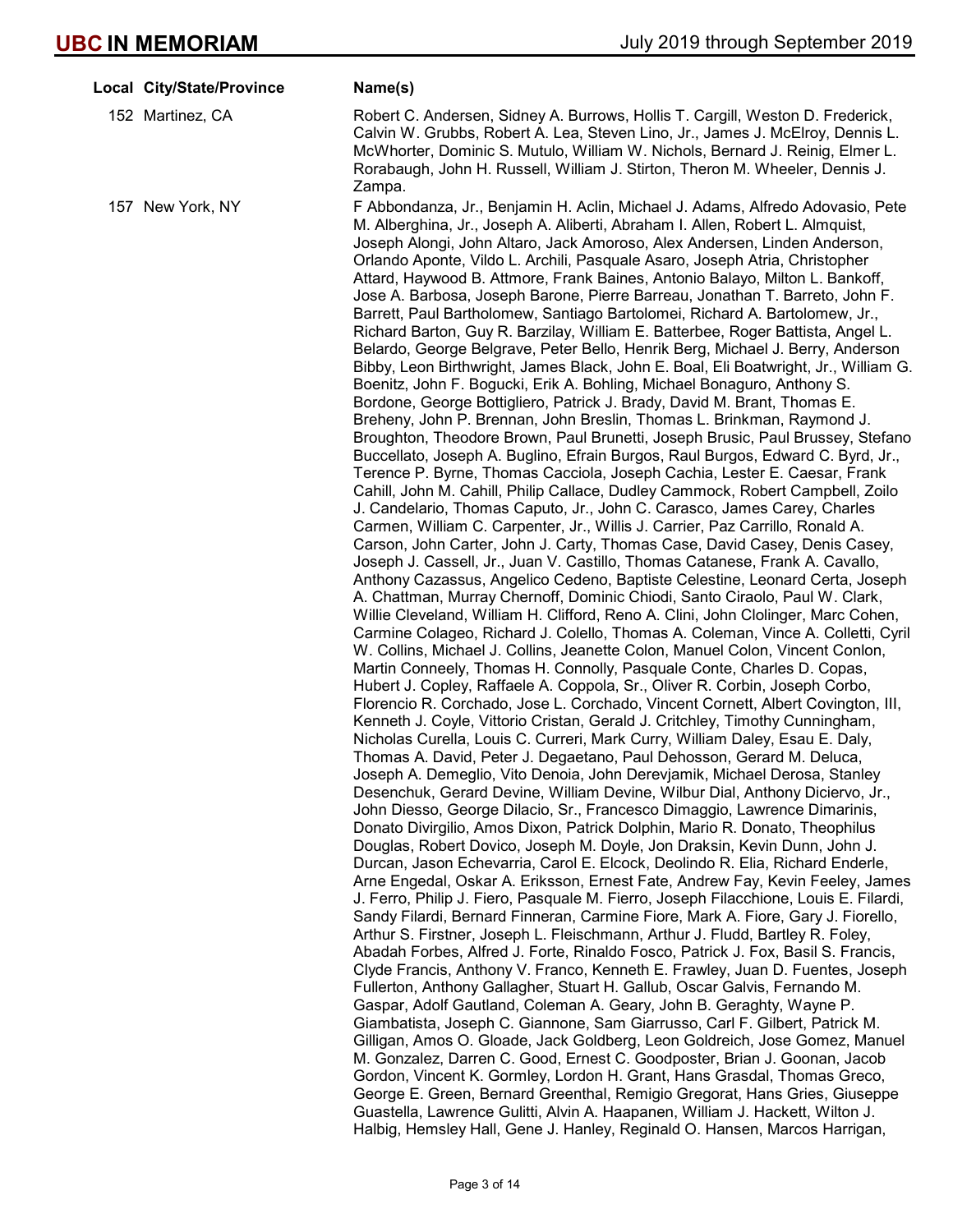Local City/State/Province Name(s)

Brian M. Harrington, Olmond Haynes, Patrick A. Healy, Patrick M. Heaney, Roger A. Hedgecock, James Henning, Owen G. Henry, Sylvester M. Henry, Hakan Herrmans, Chris Hessemer, Robert Heyman, Johnnie Hilliard, Horst G. Hoeltz, John Hohn, Grantley Holder, Jay Hopkins, Donald Horace, James P. Horkan, Rupert O. Howard, Leslie Huggins, Edward T. Hurban, Clive R. Hurst, Vernal S. Hutchinson, Irving Hyman, Rocco S. Ianno, Hector Irizarry, Nissan Israel, Edward P. Jacob, Eric Jaede, Javier A. Jaimes, Louis Jannacone, Ralph W. John, Perry A. Johnson, William Johnson, Dale A. Johnstone, Rupert Jones, Robert A. Joseph, Charles Josiah, Abram Kaplan, Ira J. Katz, Michael J. Keane, Walter Keane, Joseph L. Kelly, Patrick Kelly, Timothy Kelly, John E. Kenna, Arthur Kennedy, Richard A. Kennedy, Sr., James G. Kenny, Eugene Keogan, Patrick Killon, John A. King, Joseph Kirincich, Paul Kirwin, Michael Klapper, Mieczyslaw Kolodziejczyk, Leo Konig, Eliezer L. Kopstein, Julius Kozak, Voitto E. Kulmala, Dennis V. Kurz, Dominic Labozzetta, Patrick Lalloway, Joseph Lane, Richard Langan, Sam Langburt, William Lapolla, Stanley Larsen, Philip Laudicina, Hollister Lawrence, Leroy C. Leacock, Lewis Lehman, Donald Levine, George A. Lewis, Griffith Lewis, Warren A. Ley, Ralph C. Licata, Arcangelo Ligotti, Nicholas Lobasso, Fred Loken, Caesar Lombardi, Carmen A. Lombardo, John Loney, Manuel Lopez, Orlando Lopez, Miguel A. Lozada, Michael Lucid, Wolf Lucki, James Luis, Lawrence Lukash, Joseph P. Lupino, Michael T. Lynch, Ernest Mabee, Jr., Robert Macfarlane, Jimmy P. Maguire, James Maher, John M. Mahon, James Mahony, Dolph J. Malinowski, Hector Malipca, George Mallozzi, Ledys Manga, Stephen P. Mannering, Angelo Manniello, Michael Marsalisi, Cecil Martin, Malcolm Martin, Ernesto Martinez, Joseph Marturano, Jr., Anton Matas, Antonio Mazzuoccolo, William J. Mcadams, Bernard McCann, Denis McCarthy, Brendan McDermott, Thomas McDermott, Edward F. Mcevoy, Daniel P. McGrory, Noel J. McHugh, Sr., Bernard J. McKeon, Eugene McKeown, Robert L. McLaughlan, Joseph McMahon, Desmond McManus, Lawrence McPhail, Anthony Mennella, Alfred Mesquita, Charles Messina, Domenico Mezzetta, Eugene P. Miccolis, Michel Mikols, David Miles, James A. Mingoes, John Mione, Giuseppe Modena, Patrick Mollaghan, Helmut H. Molzahn, Patrick Monaghan, Thomas Monari, William M. Montanez, Edward Montilla, Lawrence Montrevil, Frederick Morgan, Alfred P. Morici, Michael F. Moroney, Bernard Morris, Charles A. Morson, Bror H. Morthenson, John Moyna, Brian Mulhern, Andrew Mulkern, Joseph Munroe, Alan E. Murray, Laurence Neary, Arlington O. Nelson, Percy H. Nelson, John J. Neville, Paul Nieves, James P. Nilsen, Salvatore Nina, James H. Normanly, Joakim Novak, John P. Oconnell, Edward Oconnor, Patrick J. Odea, Jr., Karl Oettinger, Francis K. Ohalloran, Michael Ohara, William Ohara, John J. Oleary, Dennis Olsen, Robert H. Olsen, Michael Oneill, Albert Onesios, Eugene Orefice, Michael J. Oshea, Rafael Otano, Angelo Pallotta, Vincent Palma, Anthony V. Palmesi, Vincent Pellicani, Joao A. Pereira, John Pereira, Christopher Perez, Alfred N. Pessoni, Robert A. Peterson, Martin Philipp, Demetrio Pignataro, Lucius Pinnock, Sebastian Piraneo, Nicholas J. Poccia, Richard Podlovits, Andrew E. Poolt, Moses Poznanski, John J. Pszczola, Nancy Quick, Detlef Rahe, Anthony C. Raife, Nestor J. Raikkonen, Stanley A. Ralph, Joseph Ramaglia, Jose Ramirez, Louis Rampolla, Horst M. Raschdrof, Gaetano Reale, Peter R. Regalo, Michael J. Regan, James P. Reilly, Dennis M. Rella, William J. Reul, Brendan Reynolds, Michael D. Richardson, Rupert E. Richardson, Ricky W. Risden, Anthony P. Rivelli, Regino Rivera, Anthony Roberti, Samuel Robinson, Edwin Rodriguez, Gerald Rodriguez, Nelson A. Rodriquez, Ronnie W. Roeseman, Mikolaj Romanowski, Michael Rosa, David S. Rose, Robert A. Rose, Wallace Rosenwach, Arthur Rothman, Lawrence Rothstein, Bill Rupert, Daniel D. Russell, James M. Ryan, Joseph Ryan, Sean M. Ryan, Roger Rye, Jeno Safar, Joseph R. Saladino, Philip Salerno, Peter F. Salmon, Francis Sansone, Lorenzo Santiago, Jr., Herbert Saslow, Harold F. Schaefer, Erick L. Schroder, Dennis J. Schweickert, James P. Seery, Carl M. Sell, Pasquale A. Serao, John A. Shannon, Deacon A. Sharkey, Mark Shaw, Denis Sheehan, Bernard H. Shustrin, Jay P. Silvera, Joseph L. Simon, Leon Simon, Fred Simonetti, Clairmonte Sisnett,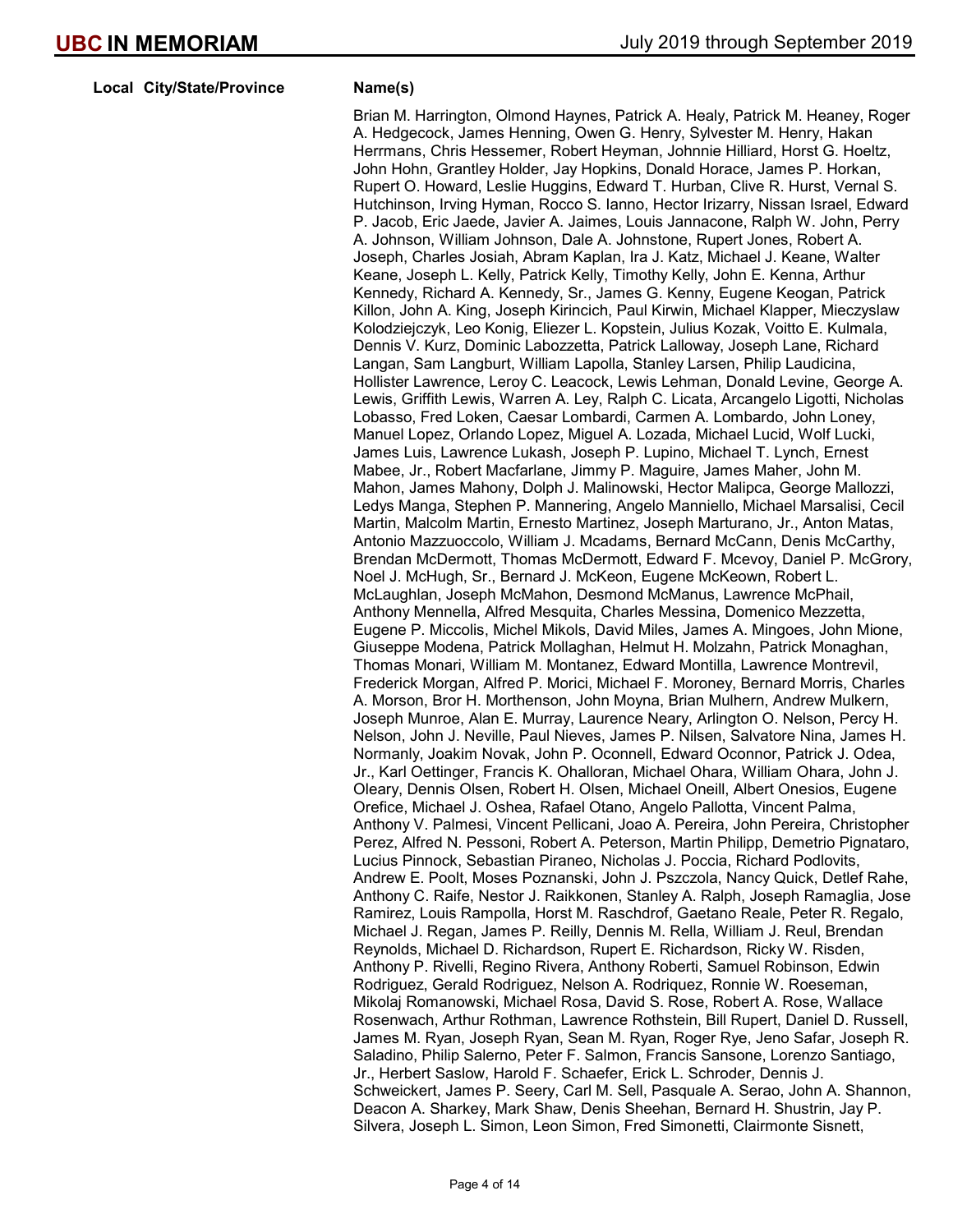|     | Local City/State/Province              | Name(s)                                                                                                                                                                                                                                                                                                                                                                                                                                                                                                                                                                                                                                                                                                                                                                                                                                                                                                                                                                                                                                                                                                                                                                                                                                                                                                                                                                                                                                                                                                                                                                                                                                                                                                                                             |
|-----|----------------------------------------|-----------------------------------------------------------------------------------------------------------------------------------------------------------------------------------------------------------------------------------------------------------------------------------------------------------------------------------------------------------------------------------------------------------------------------------------------------------------------------------------------------------------------------------------------------------------------------------------------------------------------------------------------------------------------------------------------------------------------------------------------------------------------------------------------------------------------------------------------------------------------------------------------------------------------------------------------------------------------------------------------------------------------------------------------------------------------------------------------------------------------------------------------------------------------------------------------------------------------------------------------------------------------------------------------------------------------------------------------------------------------------------------------------------------------------------------------------------------------------------------------------------------------------------------------------------------------------------------------------------------------------------------------------------------------------------------------------------------------------------------------------|
|     |                                        | Robert F. Skivington, Jr., William A. Slack, John E. Smith, Richard L. Smith,<br>William J. Smith, Theodore Solomon, Frank J. Sosnicki, Edward J. Spellman,<br>Astley G. Spencer, Vito Speroni, Richard Sprague, Enos A. Stamp, Frederick E.<br>Stapleton, Jacob Steinfeld, Max Steinle, Robert Stevens, Noris Stewart, Norton S.<br>Stewart, Christopher J. Stoyka, John Stoyka, Nikola Strazicic, Thomas Sullivan,<br>Theodore J. Svalgard, Marcello Svedese, George A. Swantek, Richard Swenson,<br>Henry A. Swords, Victor Szwaba, Arthur J. Taranto, Bruno Tassone, James G.<br>Taylor, Donald R. Terry, Mark J. Thomas, Thomas Thorsen, Robert W.<br>Thronsen, Keith J. Tillinger, Daniel D. Tobin, Andres Torres, Gustavo Torres,<br>Sam A. Tortoso, Joseph Toto, James C. Townes, Thomas P. Tracey, Thomas<br>Tripi, John Truoccolo, Anthony J. Truscello, Reuel H. Tuitt, Harold Tull, Matthew<br>F. Tyniec, Martin Vahi, Victor A. Vazquez, Peter A. Vehstedt, Andrew Velez,<br>Anthony Vella, Thomas Vernile, Jr., John T. Vesco, Joseph G. Vignone, Charles<br>Vislocky, Anthony Vitale, Adelmo Vitiello, Rudolph Volkerts, Oleh Wachuta, Arthur<br>M. Walker, Samuel A. Walker, John Wallace, Richard Walsh, Thomas E. Walsh,<br>Bruce Wandrey, Robert Warren, Larry Warshaw, Denfield Watkins, Greg Weiss,<br>Liry Wellington, Michael B. Whelan, John T. Whitbeck, Ralph O. Williams, Henry<br>C. Williamson, Tennyson Willie, Darrell P. Witter, Eoin J. Wogan, Thomas<br>Woodhull, James Woods, Richard J. Woodyear, Bobby G. Wray, Frank P.<br>Wright, Arthur Wrubel, John H. Wuest, Mario E. Yedlowski, Anthony Young,<br>Reginald Zakers, Arthur A. Zambrella, Morris Zeif, Dov Zelevansky, Ivan<br>Zgombic, Victor Zuccarelli. |
|     | 158 Philadelphia, PA                   | Milton A. Cointot, Jos A. Curcillo, Jr., Michael J. Ferrie, III, Melvin R. Johnson,<br>Edwin W. Lewis, Joseph G. Lubansky, John B. Mcintyre, K Pjatikin, Neil P.<br>Rourke, Richard P. Schmitt, Joseph Szwajkowski, Richard Weise, Anthony S.<br>Wells, Brian Zimmerman.                                                                                                                                                                                                                                                                                                                                                                                                                                                                                                                                                                                                                                                                                                                                                                                                                                                                                                                                                                                                                                                                                                                                                                                                                                                                                                                                                                                                                                                                            |
|     | 164 Philadelphia, PA                   | William J. Barnett, James McGroarty, Richard Neimeister, Walter Szustowicz.                                                                                                                                                                                                                                                                                                                                                                                                                                                                                                                                                                                                                                                                                                                                                                                                                                                                                                                                                                                                                                                                                                                                                                                                                                                                                                                                                                                                                                                                                                                                                                                                                                                                         |
|     | 167 Allentown, PA                      | Marvin E. Bartholomew, Barry E. Blyler, Raymond R. Conrad, Gerald F.<br>Dempsey, John Depalma, Stanley J. Drabic, Norbert Kuznicki, Robert G. Morris,<br>Kenneth M. Silfies.                                                                                                                                                                                                                                                                                                                                                                                                                                                                                                                                                                                                                                                                                                                                                                                                                                                                                                                                                                                                                                                                                                                                                                                                                                                                                                                                                                                                                                                                                                                                                                        |
|     | 171 Youngstown, OH                     | Lewis I. Brown, David L. Culp, Lynn D. Galey, Fred W. Rosko.                                                                                                                                                                                                                                                                                                                                                                                                                                                                                                                                                                                                                                                                                                                                                                                                                                                                                                                                                                                                                                                                                                                                                                                                                                                                                                                                                                                                                                                                                                                                                                                                                                                                                        |
|     | 174 Joliet, IL                         | Eric Dupree, Robert L. Ferrari, Daniel M. Guelde, Robert P. Manley, Louis R.<br>Marfell, Edwin J. Miles, Kenneth D. Sanders, James W. Spivey, John W.<br>Weltmeyer.                                                                                                                                                                                                                                                                                                                                                                                                                                                                                                                                                                                                                                                                                                                                                                                                                                                                                                                                                                                                                                                                                                                                                                                                                                                                                                                                                                                                                                                                                                                                                                                 |
|     | 175 Louisville, KY                     | Charles J. Brown.                                                                                                                                                                                                                                                                                                                                                                                                                                                                                                                                                                                                                                                                                                                                                                                                                                                                                                                                                                                                                                                                                                                                                                                                                                                                                                                                                                                                                                                                                                                                                                                                                                                                                                                                   |
|     | 180 Vallejo, CA                        | Romeo Gonzalez, Daniel P. Harvey, Harlan J. Hopp, Billy C. Maher, Luis F.<br>Pichardo.                                                                                                                                                                                                                                                                                                                                                                                                                                                                                                                                                                                                                                                                                                                                                                                                                                                                                                                                                                                                                                                                                                                                                                                                                                                                                                                                                                                                                                                                                                                                                                                                                                                              |
|     | 186 Steubenville, OH                   | Terry L. Castello, Raymond C. Orwick, Frank G. Tluchowski, Chas R. Wilhelm.                                                                                                                                                                                                                                                                                                                                                                                                                                                                                                                                                                                                                                                                                                                                                                                                                                                                                                                                                                                                                                                                                                                                                                                                                                                                                                                                                                                                                                                                                                                                                                                                                                                                         |
|     | 196 Fife, WA                           | Fred A. Kingwell, Robert W. Kirk.                                                                                                                                                                                                                                                                                                                                                                                                                                                                                                                                                                                                                                                                                                                                                                                                                                                                                                                                                                                                                                                                                                                                                                                                                                                                                                                                                                                                                                                                                                                                                                                                                                                                                                                   |
| 197 | Upper Marlboro, MD<br>200 Columbus, OH | Eddie A. Bunn, John F. Thomas, Woodrow W. Thomas, Jr., Jeffery E. Wilson.<br>Roy L. Anderson, Gary A. Bish, Gary H. Bush, Robert A. Graham, Allen Payne,<br>Robert L. Tuthill, Daniel J. Zimmerman.                                                                                                                                                                                                                                                                                                                                                                                                                                                                                                                                                                                                                                                                                                                                                                                                                                                                                                                                                                                                                                                                                                                                                                                                                                                                                                                                                                                                                                                                                                                                                 |
|     | 201 Wichita, KS                        | Jerry W. Edson.                                                                                                                                                                                                                                                                                                                                                                                                                                                                                                                                                                                                                                                                                                                                                                                                                                                                                                                                                                                                                                                                                                                                                                                                                                                                                                                                                                                                                                                                                                                                                                                                                                                                                                                                     |
|     | 202 Grayling, MI                       | James J. Carter, George A. Prokop, Dean E. Wise.                                                                                                                                                                                                                                                                                                                                                                                                                                                                                                                                                                                                                                                                                                                                                                                                                                                                                                                                                                                                                                                                                                                                                                                                                                                                                                                                                                                                                                                                                                                                                                                                                                                                                                    |
|     | 205 Ashland, VA                        | Richard W. Birdsong, Freddy J. Blevins, William J. Boyd, Riley Dixon, James C.<br>Dodson, Robert L. Duncan, Jr., Robert M. Echols, Bruce D. Edwards, John C.<br>Edwards, Irison R. Feeny, Frank C. Funk, Kallis J. Hall, Willie C. Hall, Fred A. Hill,<br>Alex J. Huffman, Jack W. Hunter, Henry W. Jones, Hermon E. Jones, Jr., Gerald<br>R. Logston, Jr., Elmond Mabery, Kenneth R. Mabery, Roscoe H. Patrick, Wm P.<br>Quesenberry, Vivian B. Richardson, Billy R. Rodgers, James C. Rolen, Oscar C.<br>Sheets, George W. Shelor, Herbert H. Shelor, Vernon D. Short, Paul Shupe,<br>Eural H. Sigmon, John W. Smith, Leo S. Spencer, James L. Stanley, Joseph A.<br>Stultz, Albert L. Surface, Hilary Q. Thomas, Sidney M. Tolbert, Carlton J. Walker.                                                                                                                                                                                                                                                                                                                                                                                                                                                                                                                                                                                                                                                                                                                                                                                                                                                                                                                                                                                           |
|     | 212 New York, NY                       | Michael E. Stewart.                                                                                                                                                                                                                                                                                                                                                                                                                                                                                                                                                                                                                                                                                                                                                                                                                                                                                                                                                                                                                                                                                                                                                                                                                                                                                                                                                                                                                                                                                                                                                                                                                                                                                                                                 |
|     | 213 Monterey Park, CA                  | Edgar J. Boucree, James C. Graham, Freddy N. Hayes, Alfred R. Toney.                                                                                                                                                                                                                                                                                                                                                                                                                                                                                                                                                                                                                                                                                                                                                                                                                                                                                                                                                                                                                                                                                                                                                                                                                                                                                                                                                                                                                                                                                                                                                                                                                                                                                |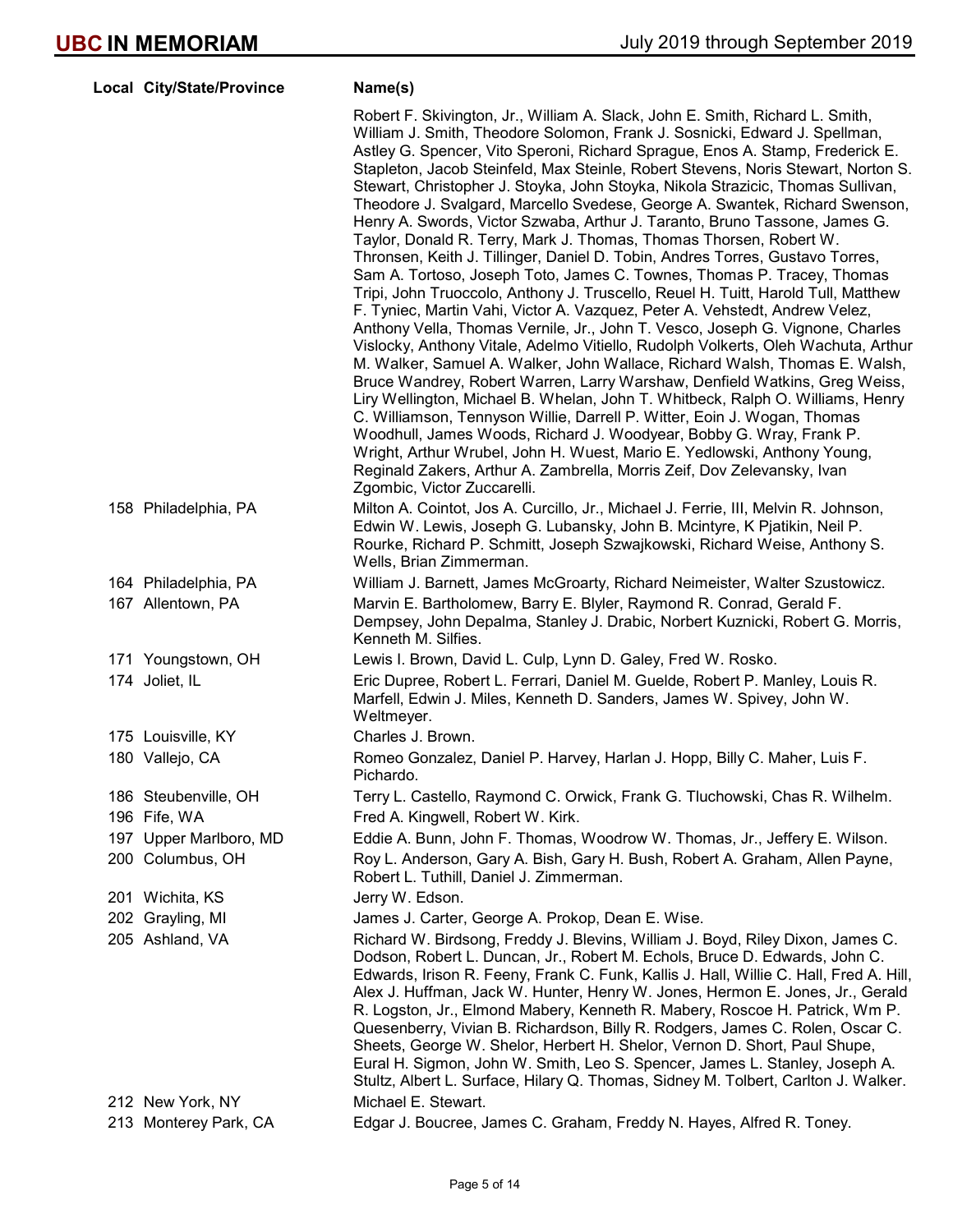| Local City/State/Province | Name(s)                                                                                                                                                                                                                                                                                                           |
|---------------------------|-------------------------------------------------------------------------------------------------------------------------------------------------------------------------------------------------------------------------------------------------------------------------------------------------------------------|
| 216 Fort Smith, AR        | Brian E. Doherty, Harold I. Taylor.                                                                                                                                                                                                                                                                               |
| 217 Foster City, CA       | Timothy C. George, Larry McCorkle, Jerry W. Walker.                                                                                                                                                                                                                                                               |
| 219 Wilmington, DE        | Ronald J. Feist, Jonathan A. Wire.                                                                                                                                                                                                                                                                                |
| 225 Atlanta, GA           | Clint Glover, Jimmy R. Tate.                                                                                                                                                                                                                                                                                      |
| 232 Fort Wayne, IN        | Lyle W. Call, Randall J. Leatherman, Kevin P. Schinnerer.                                                                                                                                                                                                                                                         |
| 237 East Peoria, IL       | Walter B. Arnold, Brian J. Bowers, Royce E. Crouch, Richard W. Haefli, Robert L.<br>Haefli, Eugene E. Norris, Walter D. Parsley.                                                                                                                                                                                  |
| 243 Champaign, IL         | Charles E. Davis, John A. Mendenhall, Harvey G. Phillips.                                                                                                                                                                                                                                                         |
| 249 Kingston, ON, Canada  | Raymond G. Baillargeon, Stephen A. Heggart, John J. O'Connor.                                                                                                                                                                                                                                                     |
| 250 Lakemoor, IL          | Charles W. Edwards, Edward R. Janecek, Jack D. Ritt, Ray W. Writz, William<br>Zebbesson.                                                                                                                                                                                                                          |
| 251 Edison, NJ            | Daniel L. Bush, Dominic Calianno, Edward W. Chambers, Wilbur M. Kottler,<br>Stephen J. Lux, Raymond J. Marchak, James J. Sterling.                                                                                                                                                                                |
| 252 Philadelphia, PA      | James R. Ferguson, Robert J. Furst, Paul Herrmann, James A. Polisi, Sr., Justin<br>M. Ruberti, Karl W. Schreefer.                                                                                                                                                                                                 |
| 253 Hackensack, NJ        | Lawrence L. Alessandrini, Jr., Anthony Aloia, Sr., Joseph Blundell, Derek J. Coar,<br>Ilmar Elbri, Onofrio Favuzzi, Robert D. Lougheed, Joseph M. Lynch, John K.<br>Lyons, Sylvius Pasquariello, Jr., Ismael Rivera, Arturo A. Salgado, Floyd W.<br>VanNortwick.                                                  |
| 254 Edison, NJ            | Sig Boe, Robert D. Davidson, Nick Disisto, Walter E. Figel, Robert D. Messina,<br>Burt J. Neues, Louis M. Pallotta, Thomas H. Paterniti, Carmine N. Picone, Sr.,<br>David Rizzo, Jr., John Rosenvinge, Richard L. Stebbins.                                                                                       |
| 255 Hammonton, NJ         | Leon A. Gwyer, Norman B. Harris, Jr., Herbert Kreuz, Robert F. Thomas, Ronald<br>W. Walsh, Edward M. Zimny.                                                                                                                                                                                                       |
| 256 Savannah, GA          | Jennifer R. Emahiser, Glen Solomon, Bruce E. Woods.                                                                                                                                                                                                                                                               |
| 264 Pewaukee, WI          | Paul R. Larsen, Douglas R. Marr, Andrew Marz.                                                                                                                                                                                                                                                                     |
| 270 Springfield, IL       | Richard A. Dye, William P. Fisher, Franklin M. Lynch, Jr., Michael D. Mulligan,<br>Ronald E. Taylor.                                                                                                                                                                                                              |
| 271 Eugene, OR            | Willard L. Baker, Lloyd V. Knutson, Thomas G. Nichols, Wayne C. Webb.                                                                                                                                                                                                                                             |
| 272 Chicago Heights, IL   | Ture Candell, Raymond Casalin, Frank C. Janusek, Grant R. Justice, Vincent J.<br>Pacetti.                                                                                                                                                                                                                         |
| 276 Cheektowaga, NY       | John G. Brown, David B. Freundschuh, Charles N. Horey, Gerard Huberth, Wilton<br>E. Kilmer, Roger L. Lee, Jerome Meidenbauer, Clarence R. Metcalfe, Jr., Robert<br>B. Slocum, Kenneth G. Turgeon.                                                                                                                 |
| 277 Binghamton, NY        | Zakariya Abdullah, Franklin T. Boyce, Paul J. Currier, Donald L. Davies, John<br>Dombroski, Jr., Frank E. Fischer, George R. Lacroix, Jr., Richard E. Mason, Jr.,<br>Joseph J. Monaco, Jr., Anthony A. Ogrydziak, Jr., Charles E. Pettit, Robert<br>Phillips, Fred S. Richardson, Victor A. Shadel, Kaare Sparby. |
| 279 Hopewell Junction, NY | Donald C. Baker, Petrus H. Bouwman, Alfred G. Camardella, Martin J. Coyne,<br>Denis Cronin, Stanley A. Fray, Louis L. Monti, Joseph A. Mottola, Jr., Anthony<br>Pelliccio, Victor F. Pinto.                                                                                                                       |
| 283 Augusta, GA           | Adam C. Bledsoe, James H. Dye, Fredrick R. Snow.                                                                                                                                                                                                                                                                  |
| 285 North Canton, OH      | Ronald R. Conley, P L. Culbertson, Kevin A. Parks, Gregory W. Ricketson,<br>James S. Sams, Chas K. Schindler, Floyd Somerville, Lewis Thompson, Godfrey<br>Tyska.                                                                                                                                                 |
| 290 Hauppauge, NY         | Michael S. Ammerata, Donald E. Beck, P C. Christoffersen, Ansgar Fagerland,<br>John P. Furlan, Edward Montalvo, Patrick Ouellette, William Pisarelli, Thomas H.<br>Riccio, George Williams, Jr.                                                                                                                   |
| 291 Albany, NY            | William W. Bates, Peter Falasco, Harold F. Jaquis, James W. Morby, Timothy J.<br>Oldorff, Jerry E. Phillips.                                                                                                                                                                                                      |
| 301 Indianapolis, IN      | Virgil E. Coburn, William Maclean, Gary L. Pruitt.                                                                                                                                                                                                                                                                |
| 308 Cedar Rapids, IA      | Eldon J. Hornstein.                                                                                                                                                                                                                                                                                               |
| 310 Rothschild, WI        | Victor W. Lange.                                                                                                                                                                                                                                                                                                  |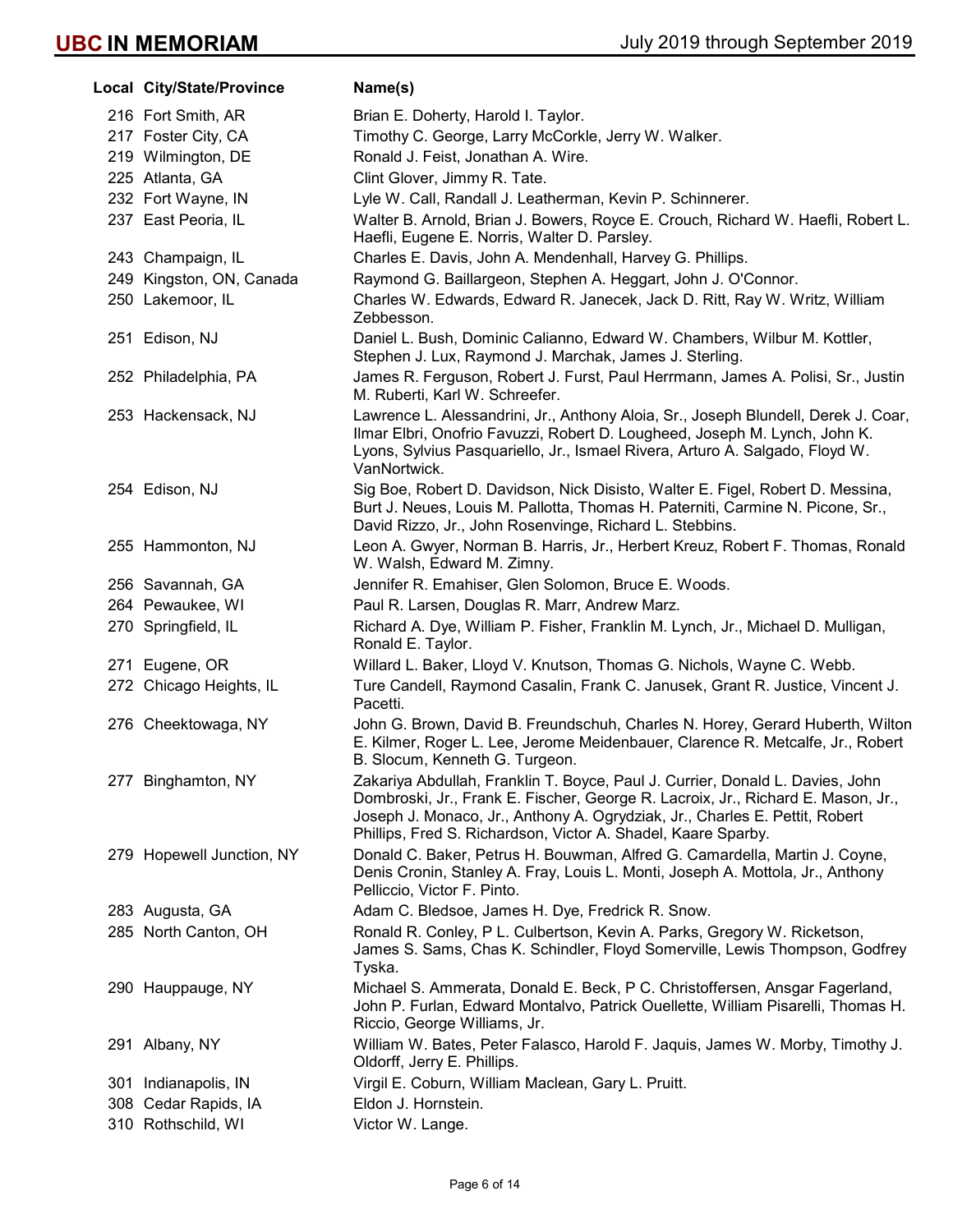|     | Local City/State/Province | Name(s)                                                                                                                                                                                                                                                                                                                                                                                                     |
|-----|---------------------------|-------------------------------------------------------------------------------------------------------------------------------------------------------------------------------------------------------------------------------------------------------------------------------------------------------------------------------------------------------------------------------------------------------------|
|     | 314 Madison, WI           | William L. Brodd, Edward F. Lavallee, Pat E. Mahoney, Peter C. Maier, Jerald L.<br>Nordlee, John E. Ripp.                                                                                                                                                                                                                                                                                                   |
|     | 315 Kansas City, MO       | Alfred C. Abts, Joseph C. Circello, Brian D. Cook, Joseph S. Crispin, John R.<br>Daniels, E.E. Grandstaff, Jr., Marvin Hammond, Cleo S. Masten, Donald L.<br>Matteson, Joseph A. Miller, Charles L. Mueller, Frank L. Webb.                                                                                                                                                                                 |
|     | 318 Pelham, AL            | Terry M. Averitt, Phillip H. Baker, Doyce R. Day.                                                                                                                                                                                                                                                                                                                                                           |
|     | 322 Saint Paul, MN        | Norman W. Anderson, John C. Bellin, Josh L. Blackledge, Marvin A. Born, Bruce<br>L. Copenhaver, Todd M. Erickson, Eugene A. Fink, Scott S. Fox, Richard A.<br>Johnson, Donald D. Robinette, Roy J. Smetak, Sterling L. Sorenson, David J.<br>Stolts, Gerald G. Storey, Leigh J. Stouvenel, Vernon G. Strehlow, Curtis H.<br>Strong, William A. Struck, David T. Trejo, Mike E. Walsh.                       |
|     | 326 Yalesville, CT        | Joseph L. Altman, Richard T. Barber, Louis M. Coronella, Douglas S. Crossley,<br>Edward L. Dayton, Richard J. Dupont, James D. Fraser, Vincent J. Greto, Dennis<br>E. Guillemette, David W. Hicks, Manivald Kurisoo, John W. Linda, David<br>Marchand, Irving Mones, Jeffery M. Phillips, Marcel Y. Roy, Fred W. Schroeder,<br>Jr., Raymond Schuberth, Silvio Vignuolo, George L. Violette, Leslie Woodard. |
|     | 327 Dorchester, MA        | Michael Dussourd, Daniel T. Goodine, James C. Hanlon, Aldei J. Leblanc,<br>Herbert M. Monto, Odell W. Peer, Scott L. Ranlett, R.A. Terminiello.                                                                                                                                                                                                                                                             |
|     | 328 Cambridge, MA         | Victor J. Albert, Gregorie Y. Demers, Paul J. Doherty, Neil E. Gillis, Stanley<br>Gwozdz.                                                                                                                                                                                                                                                                                                                   |
|     | 329 Oklahoma City, OK     | Bill W. Melton.                                                                                                                                                                                                                                                                                                                                                                                             |
|     | 330 Warwick, RI           | Manuel Amaral, Warren J. Bristow, Gil S. Cruz, Aldo J. Ratti, Robert R. Towner,<br>III.                                                                                                                                                                                                                                                                                                                     |
|     | 336 Worcester, MA         | David B. Berry, Peter J. Consolini, Anthony Dallesandro, Jr., Gayle M. Fitzgerald,<br>George S. Himmelman, Matthew J. Kennedy, Charles M. King, Jr., David A.<br>Prairie, Ernest A. Seidenberg, Joseph D. Siemasko, John F. Tighe, Mark S.<br>Trudeau.                                                                                                                                                      |
|     | 339 Wilmington, MA        | David G. Chapman, Gino Desantis, Kenneth R. Godbout, Herrick Ilsley, Wilfred<br>E. Landry, Bernard J. Nealon.                                                                                                                                                                                                                                                                                               |
|     | 343 Winnipeg, MB, Canada  | Marc W. Chevrier, Roger Comeau.                                                                                                                                                                                                                                                                                                                                                                             |
|     | 344 Pewaukee, WI          | Henry P. Guzenda, Gordon H. Herrell, Norman Jung, Richard A. Krebsbach,<br>Gilbert F. Maffit, Richard R. Martin, Lawrence J. Spaight.                                                                                                                                                                                                                                                                       |
|     | 346 Randolph, MA          | Raymond W. Clapp, Marc R. Dupont, Robert A. Forrester, Albert Sequeira,<br>Robert A. Stull.                                                                                                                                                                                                                                                                                                                 |
|     | 349 Portland, ME          | Stanley R. Munson.                                                                                                                                                                                                                                                                                                                                                                                          |
|     | 351 Rossford, OH          | Richard J. Jaeger, Donald W. Johnson, Dennis E. Prange, Larry Scholl, Kenneth<br>D. Tenney, James H. Zettner.                                                                                                                                                                                                                                                                                               |
|     | 357 Paducah, KY           | Jereme R. Anselm, James R. Seay.                                                                                                                                                                                                                                                                                                                                                                            |
|     | 361 Hermantown, MN        | Kenneth E. Carlson, Gene W. Laajala, John F. Randolph, Sr.                                                                                                                                                                                                                                                                                                                                                  |
|     | 364 Indianapolis, IN      | Patrick J. Daniels.                                                                                                                                                                                                                                                                                                                                                                                         |
|     | 372 Lima, OH              | Lee G. Kesler.                                                                                                                                                                                                                                                                                                                                                                                              |
|     | 373 Cleveland, OH         | Ted B. Ervin, Filip Muller, Herbert Verderber, Svetislav Zivkovic.                                                                                                                                                                                                                                                                                                                                          |
|     | 397 Port Hope, ON, Canada | Martin R. Henderson, Harold M. Moore.                                                                                                                                                                                                                                                                                                                                                                       |
|     | 405 San Jose, CA          | Mike C. Alcaraz, E P. Bradshaw, James B. Chockley, Jack D. Culbertson, James<br>M. Davis, Hank Y. Dyksma, Rodman K. Fitsemons, James M. Gallizioli, Ancie G.<br>Griffin, Jesse Hurtado, James W. Martin, Leo E. Scherschel, Frank A. Vargas,<br>Larry J. Worley.                                                                                                                                            |
|     | 413 South Bend, IN        | James W. Brennan, Kevin J. Lusk, Steven T. Sotebeer.                                                                                                                                                                                                                                                                                                                                                        |
|     | 420 Sheakleyville, PA     | Albert O. Latona, Donald C. Stolz.                                                                                                                                                                                                                                                                                                                                                                          |
|     | 423 Duncansville, PA      | Richard W. Filler, Rufus J. Lewis, Mike Strongosky, Robert M. Ulasky.                                                                                                                                                                                                                                                                                                                                       |
|     | 426 Lebanon, PA           | Terry W. Harshbarger.                                                                                                                                                                                                                                                                                                                                                                                       |
| 427 | Papillion, NE             | Ronald L. Batterman, J L. Heydenreich, Wesley K. Vogel.                                                                                                                                                                                                                                                                                                                                                     |
|     | 429 Arlington, TX         | Lewis B. Atterbury.                                                                                                                                                                                                                                                                                                                                                                                         |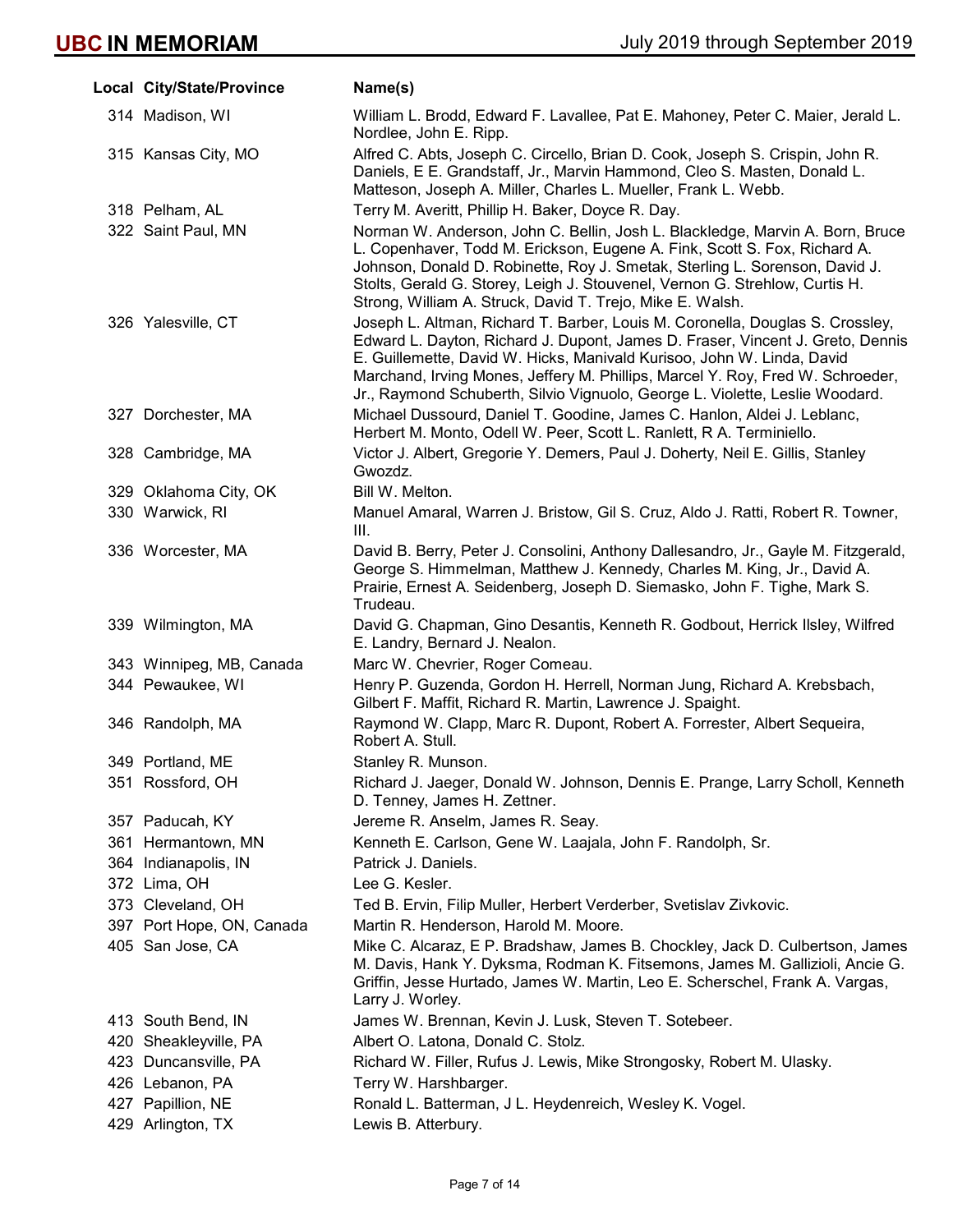|     | Local City/State/Province  | Name(s)                                                                                                                                                                                                                                                                                                                                                                                                           |
|-----|----------------------------|-------------------------------------------------------------------------------------------------------------------------------------------------------------------------------------------------------------------------------------------------------------------------------------------------------------------------------------------------------------------------------------------------------------------|
|     | 431 Lebanon, PA            | Howard T. Elledge, Jr., Harry A. Fuhrman, Richard H. Gans, Richard L. Miller,<br>Sr., Harry E. Pomeroy, Spencer I. Roberts.                                                                                                                                                                                                                                                                                       |
|     | 432 Pittsburgh, PA         | Edward Appleton, Robert W. Bowman, Francis J. Charnesky, Lawrence J. Conte,<br>Jack L. Cox, Willis M. Croyle, Joseph Deiuliis, Mark D. Gorney, Thomas L. Hall,<br>William R. Knerr, Jr., Charles C. Lucky, Charles T. Prahl, Sheldon D. Runk, Jr.,<br>Robert F. Schneider, James A. Wolfe, Thomas E. Wolfe.                                                                                                       |
|     | 435 Cleveland, OH          | Dominic Biello, Daniel Borato, Daniel P. Bronza, James R. Cessna, John R.<br>Conrad, Anthony G. DalPra, John M. Demko, Glenn L. Dunn, Ernest Fisher,<br>Bernard R. Holton, Thomas M. Jones, Robert A. Kuhar, David E. Lehmann,<br>Duane P. Mohnasky, Robert D. Phillips, H Schatschneider, Sam T. Schillero,<br>Preston A. Swayze, Richard H. Thompson, Larry Warn, Philip A. Zachefsky.                          |
|     | 436 Bridgeport, WV         | David A. Clemens, Ann E. Leach, Robert W. Lenhart.                                                                                                                                                                                                                                                                                                                                                                |
|     | 437 Portsmouth, OH         | William B. Boroff, Richard B. Cook, Arville Spradlin.                                                                                                                                                                                                                                                                                                                                                             |
|     | 439 Bridgeport, WV         | David L. Armstead, Rolland C. Gibbs, Jerry K. Stamper, Sr., Ricky L. Stewart.                                                                                                                                                                                                                                                                                                                                     |
|     | 441 Pittsburgh, PA         | Austin J. Burgoyne, Thomas F. Gallagher, John M. Kennard, Philip C. Kennedy,<br>Donald M. Popello, Kenneth Smalfus, Welton R. Spence, James T. Strutt.                                                                                                                                                                                                                                                            |
|     | 443 Pittsburgh, PA         | Charles A. Null, Ronald E. Tasker.                                                                                                                                                                                                                                                                                                                                                                                |
|     | 445 Scranton, PA           | David B. Comparetta, Peter G. George, Richard J. Grabinski, Kenneth C. Hart,<br>Christopher T. Lepkoski, Norman A. Weikel.                                                                                                                                                                                                                                                                                        |
|     | 491 Baltimore, MD          | Aguedo A. Garcia, Sr., Victoria L. Hamilton, Elimeay Woodland.                                                                                                                                                                                                                                                                                                                                                    |
|     | 505 Aptos, CA              | Thomas A. Garske, Raymond Guzman, Gilbert H. Navarrette, Mike G. Swanson.                                                                                                                                                                                                                                                                                                                                         |
|     | 525 Kalamazoo, MI          | William R. DeBusk, Richard S. Huffstutter, Gerald T. Sevigny, Mark A. Thomas,<br>Peter A. Vanderbeek, Jay A. Weidler.                                                                                                                                                                                                                                                                                             |
|     | 548 St. Paul, MN           | Michael Barber, Jerald A. Jorgenson, Norman H. Larson.                                                                                                                                                                                                                                                                                                                                                            |
|     | 551 Pasadena, TX           | Arnold L. Boone, Lewis C. Cotton, Daniel L. Knotts, Sidney J. Leblanc, Paul R.<br>Oakes, Noah W. Simpson.                                                                                                                                                                                                                                                                                                         |
|     | 555 Denver, CO             | Treg Brooks.                                                                                                                                                                                                                                                                                                                                                                                                      |
|     | 562 Long Beach, CA         | Newell S. Connatser, David L. Fresquez, Robert C. Higgins, Harry D. Hurston,<br>William Kuzyk, G G. Shaver.                                                                                                                                                                                                                                                                                                       |
|     | 579 Paradise, NL, Canada   | Walter Bishop, Melvin Coombs, Michael J. Edwards, Philip Mercer, Keith L.<br>Morehouse, Shawn O'Keefe, Frank D. Pittman, Austin Simon.                                                                                                                                                                                                                                                                            |
|     | 599 Hammond, IN            | Joshua B. Bakker, Roger L. Benson, Jr., Shawn G. Gilge.                                                                                                                                                                                                                                                                                                                                                           |
|     | 605 Marina, CA             | Jack L. Siebman.                                                                                                                                                                                                                                                                                                                                                                                                  |
|     | 615 Kokomo, IN             | Howard E. Bockover.                                                                                                                                                                                                                                                                                                                                                                                               |
|     | 619 San Diego, CA          | Friedrich W. Arndt, David J. Chatham, Peter B. Cooper, Vito Ferrantello, Robert<br>S. Livesay, William M. Stewart.                                                                                                                                                                                                                                                                                                |
|     | 634 Salem, IL              | N Heinrichmeyer.                                                                                                                                                                                                                                                                                                                                                                                                  |
|     | 638 Marion, IL             | Jimmie D. Mifflin, Sr., Michael J. O'Dell.                                                                                                                                                                                                                                                                                                                                                                        |
|     | 640 Metropolis, IL         | Lyle G. Faughn, Terrence L. Linston.                                                                                                                                                                                                                                                                                                                                                                              |
| 650 | Pomeroy, OH                | Sam R. Boston, Robert W. Larkins.                                                                                                                                                                                                                                                                                                                                                                                 |
|     | 661 Sylmar, CA             | Patrick Buckley, Dominic D. Cimo, Vincent Cirrincione, Donald E. Landon, Harlan<br>C. Mathes, Salvador Perez, Jr., Robert J. Smith.                                                                                                                                                                                                                                                                               |
|     | 662 Freeburg, IL           | Frank Gricius, Paul D. Robinson, Kyle N. Uhring.                                                                                                                                                                                                                                                                                                                                                                  |
|     | 664 Wood River, IL         | Brian K. Yost.                                                                                                                                                                                                                                                                                                                                                                                                    |
|     | 675 Woodbridge, ON, Canada | Victor Araujo, Ivan Dzaja, Randy Gorrill Sr, Karpoz Gudadze, Egils Klavins, Miro<br>Milicevic, Edmund D. Saunders, Pasquale Sciulli, Agustin Varela, Chris Watson,<br>Kevin Whalen.                                                                                                                                                                                                                               |
|     | 678 Dubuque, IA            | Clayton E. Johnson.                                                                                                                                                                                                                                                                                                                                                                                               |
|     | 687 Warren, MI             | Keith A. Bielski, Edw J. Blanchard, Charles E. Brewer, Howard J. Brown, Lyle E.<br>Caughel, Charlie M. Christian, J C. Christopher, Jr., Ronnie Colley, Richard J.<br>Corey, Jino T. Dinello, Jack M. Dougherty, Joseph A. Filka, John F. Flieger, Larry<br>A. Gaffke, James H. Garner, Douglas A. Gillis, James J. Gottman, Jos L.<br>Griffiths, Joseph D. Hutton, Scott T. Kameg, Richard R. Kindred, Joseph R. |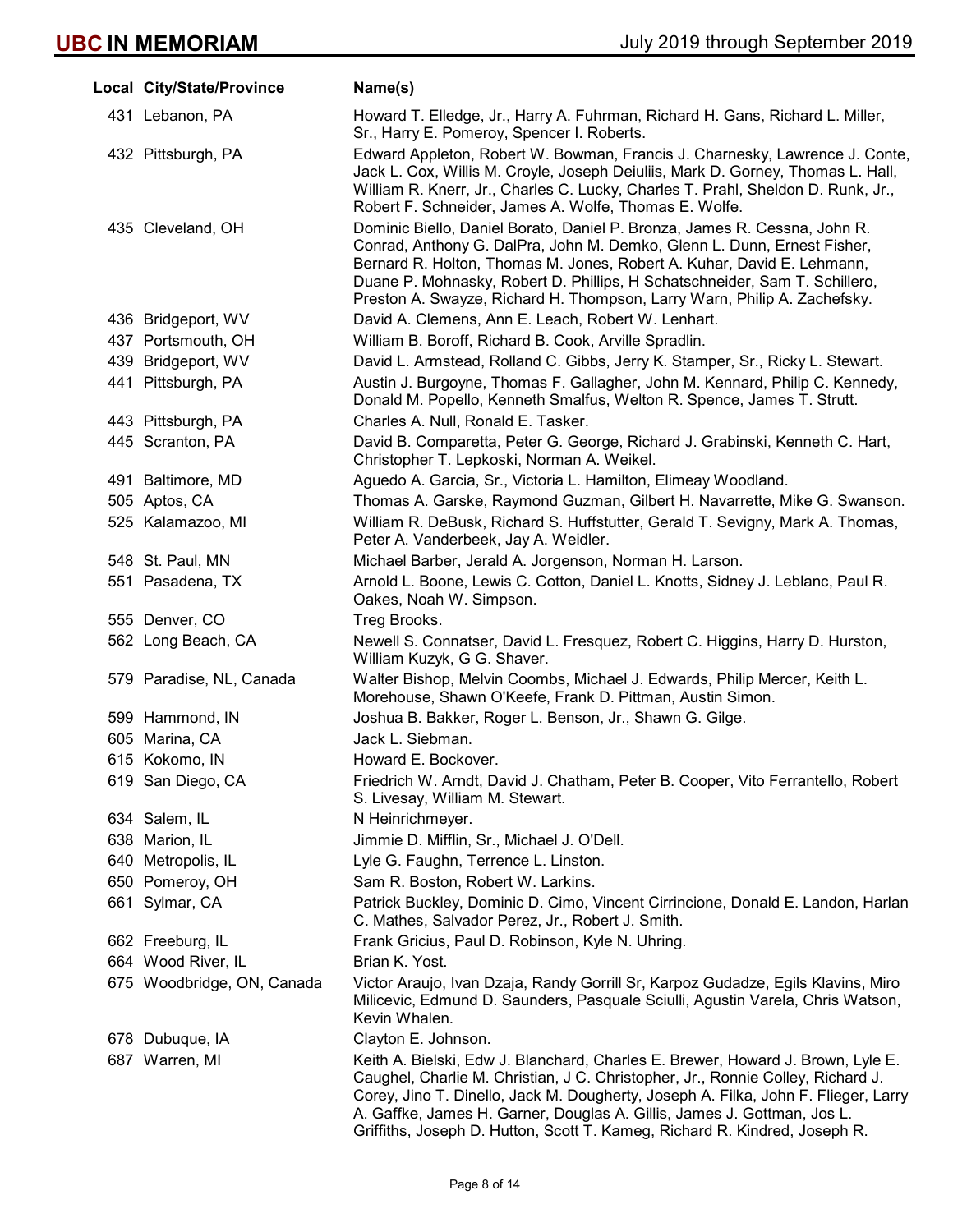|     | Local City/State/Province | Name(s)                                                                                                                                                                                                                                                                                                                                                                                                                                                                                                                                                                                                                                                                                                                   |
|-----|---------------------------|---------------------------------------------------------------------------------------------------------------------------------------------------------------------------------------------------------------------------------------------------------------------------------------------------------------------------------------------------------------------------------------------------------------------------------------------------------------------------------------------------------------------------------------------------------------------------------------------------------------------------------------------------------------------------------------------------------------------------|
|     |                           | Marasco, Earl H. McCauley, Rex A. McCorkle, Joseph M. McDonald, Ronald G.<br>Meirthew, Mark A. Millhorn, Joy A. Moore, Roy T. Moore, Bobby E. Nance, James<br>S. Peters, John W. Polick, Charles E. Reneski, Lee A. Rosen, Glen H. Ross,<br>Robert P. Roza, Donald C. Schaefer, Clifford Schweiger, Clarence L. Scott, Jr., M<br>E. Stewart, William D. Suliman, Michael J. Susalla, Billey B. Thrasher, Donald L.<br>Tonn, Sr., Theodore W. Van Loon.                                                                                                                                                                                                                                                                    |
|     | 690 Russellville, AR      | Robert H. Roberts.                                                                                                                                                                                                                                                                                                                                                                                                                                                                                                                                                                                                                                                                                                        |
|     | 701 Fresno, CA            | Kevin M. Lund, Juan M. Ramirez, Pascual Rubio, Oscar J. Sepulveda, Archie R.<br>Spitzer.                                                                                                                                                                                                                                                                                                                                                                                                                                                                                                                                                                                                                                  |
|     | 702 Jacksonville, FL      | Michael S. Frame, Jimmy R. Underwood.                                                                                                                                                                                                                                                                                                                                                                                                                                                                                                                                                                                                                                                                                     |
|     | 706 Saginaw, MI           | Robert J. Gratton, Gerhard G. Kohler, James J. Miller, Jr., Clyde S. Neid, Robert<br>F. Owen.                                                                                                                                                                                                                                                                                                                                                                                                                                                                                                                                                                                                                             |
|     | 713 Hayward, CA           | Lloyd E. Block, Larry W. Blyth, James E. Brown, Warren O. Conrad, Stacy<br>Hendrix, Larry W. Hofstetter, Junius D. Howard, John R. Jolley, Simplicio P.<br>Labanon, Jr., Carl Lairson, James R. Macrae, Carl B. Malotte, Gary W. Moore,<br>Jack N. Renaud, Manuel C. Sanchez - Salez, Lamar Ward.                                                                                                                                                                                                                                                                                                                                                                                                                         |
|     | 714 Buena Park, CA        | Herman P. Chenier, Pablo Galaviz, Lupe L. Hurtado, Edward J. Koryta, Jr., Frank<br>G. Munoz, Robert J. Reynolds.                                                                                                                                                                                                                                                                                                                                                                                                                                                                                                                                                                                                          |
|     | 715 Cranford, NJ          | Charles J. Lamb, Lance Pesetsky.                                                                                                                                                                                                                                                                                                                                                                                                                                                                                                                                                                                                                                                                                          |
|     | 716 St Louis, MO          | Rickey E. Dobbs, John J. Rosemann, John A. Simmons.                                                                                                                                                                                                                                                                                                                                                                                                                                                                                                                                                                                                                                                                       |
|     | 721 Whittier, CA          | Nicholas K. Diamond, Claude R. Rutherford, Luis Valenzuela-Toledo.                                                                                                                                                                                                                                                                                                                                                                                                                                                                                                                                                                                                                                                        |
|     | 729 Baton Rouge, LA       | Robert L. St Amand.                                                                                                                                                                                                                                                                                                                                                                                                                                                                                                                                                                                                                                                                                                       |
|     | 731 Sheboygan, WI         | Jerome J. Denboer, Wilbert R. Janke.                                                                                                                                                                                                                                                                                                                                                                                                                                                                                                                                                                                                                                                                                      |
|     | 735 Mansfield, OH         | Edward C. Carver, Anton R. Klupp.                                                                                                                                                                                                                                                                                                                                                                                                                                                                                                                                                                                                                                                                                         |
|     | 740 Woodhaven, NY         | Lucius Aiken, Joseph Barget, Jr., Thomas G. Cavanaugh, Brad R. Gorgorian,<br>William C. Graf, Thomas Hoefel, Frank lannuzzi, Leslie R. Kent, Joseph P.<br>Lacaro, Robert F. Mandaglio, Robert T. Mcenroe, Daniel McKay, Roger A.<br>Mosello, Alfred Price, Richard Rizzuti, Salvatore C. Spedale, Michael Steffens,<br>Erwin Sue, Terance A. Tinnelly, Joseph P. Weber.                                                                                                                                                                                                                                                                                                                                                   |
|     | 744 Bellevue, OH          | Gary L. Cook.                                                                                                                                                                                                                                                                                                                                                                                                                                                                                                                                                                                                                                                                                                             |
|     | 745 Honolulu, HI          | Roland M. Akatsuka, Milton S. Arakaki, Fuyoo Matsumura, Yasuo Mito, Clyde D.<br>Moniz, William O. Nishibayashi, Cres M. Paranada, Jorge M. Paranada, Harry K.<br>Sato, Jessie L. Stacy, Harry Takahashi, Yaso Ushigome, Takao Yamashita.                                                                                                                                                                                                                                                                                                                                                                                                                                                                                  |
|     | 746 Honolulu, HI          | Mike C. Butay, Hitoshi Higa, George J. Ishiki.                                                                                                                                                                                                                                                                                                                                                                                                                                                                                                                                                                                                                                                                            |
|     | 751 Santa Rosa, CA        | Richard W. Pollard.                                                                                                                                                                                                                                                                                                                                                                                                                                                                                                                                                                                                                                                                                                       |
|     | 761 Anjou, QC, Canada     | Henry Cournoyer.                                                                                                                                                                                                                                                                                                                                                                                                                                                                                                                                                                                                                                                                                                          |
| 777 | Harrisonville, MO         | John W. Skeens, Jr., William J. Vechnak.                                                                                                                                                                                                                                                                                                                                                                                                                                                                                                                                                                                                                                                                                  |
|     | 785 Cambridge, ON, Canada | Berthel Brissett, Neil A. Pooler, Robert A. Schnurr.                                                                                                                                                                                                                                                                                                                                                                                                                                                                                                                                                                                                                                                                      |
|     | 790 Rock Falls, IL        | Arvene J. Herrmann.                                                                                                                                                                                                                                                                                                                                                                                                                                                                                                                                                                                                                                                                                                       |
|     | 801 West Jordan, UT       | Wm K. Mayne.                                                                                                                                                                                                                                                                                                                                                                                                                                                                                                                                                                                                                                                                                                              |
|     | 805 Camarillo, CA         | John N. Coelho, Jerry C. Davis, Robert E. Dube, John W. Kimbrough, Clyde M.<br>Lawrence, Gordon F. Mutter.                                                                                                                                                                                                                                                                                                                                                                                                                                                                                                                                                                                                                |
|     | 808 Idaho Falls, ID       | Woodrow W. Bohrn, Jr., Mario Cardinale, Isabel C. Cerna, Walter J. Crom,<br>Thomas W. Kime, E J. Lucero, Jr.                                                                                                                                                                                                                                                                                                                                                                                                                                                                                                                                                                                                              |
|     | 909 Ontario, CA           | Daniel P. Bakies, Robert D. Mears, Jesus Reyes, Michael A. Slavin.                                                                                                                                                                                                                                                                                                                                                                                                                                                                                                                                                                                                                                                        |
|     | 926 New York, NY          | John Aamodt, Frank E. Aasen, John Adelizzi, Emil Babilon, Ralph M. Bakke,<br>Alfonso Benaquista, Salvatore Benducci, Jerry L. Bentzoni, Jacob Berge, Tobias<br>Berntsen, Leon Bornstein, Joseph Borromete, David C. Boudreau, Nicola Bova,<br>Louis Brodney, John O. Brown, Albert Bryan, Joseph Caccavale, Melton<br>Campbell, Royel W. Campbell, Joseph Campus, Eugene Capolino, Louis<br>Caporale, Calvin Charles, Irving Cohen, Frank Colonna, Dawson Cooke, Robert<br>Covington, Jr., Mark Cytrynbaum, Natale Davi, John Defant, Thomas J. Devoe,<br>David D. Dibenedetto, Vincent Dimartino, Richard B. Ditolla, Robert Donofrio,<br>Ashton Douglas, Sheldon Durham, Carlton Duverney, Andreas Eik, Albert Ferrari, |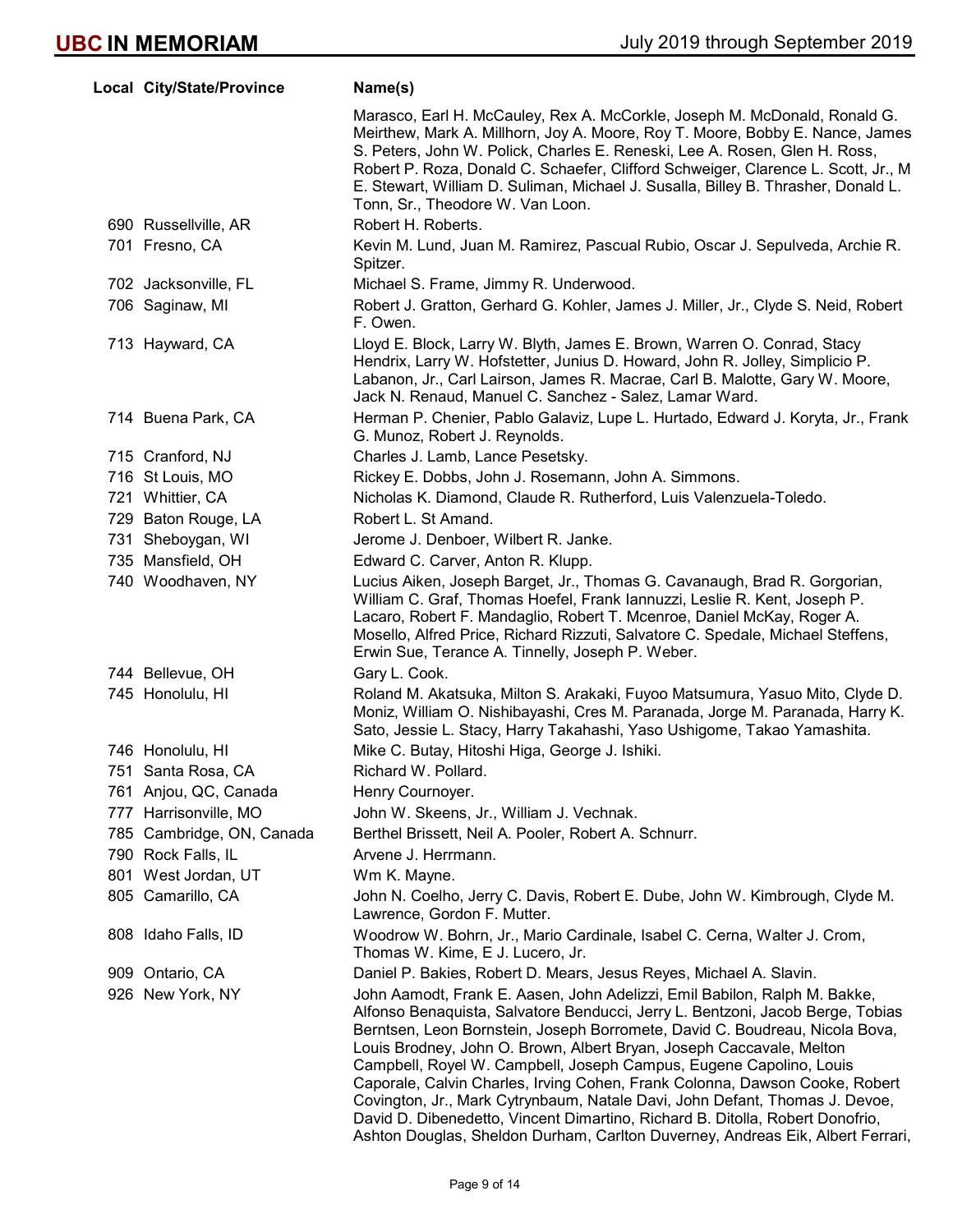| Local City/State/Province       | Name(s)                                                                                                                                                                                                                                                                                                                                                                                                                                                                                                                                                                                                                                                                                                                                                                                                                                                                                                                                                                                                                                                                                                                                                                                                                                                                                                                                                                                                                                                                                                                                                                                                                                                                                                                                                                                                                                                                                                                                                                                                                    |
|---------------------------------|----------------------------------------------------------------------------------------------------------------------------------------------------------------------------------------------------------------------------------------------------------------------------------------------------------------------------------------------------------------------------------------------------------------------------------------------------------------------------------------------------------------------------------------------------------------------------------------------------------------------------------------------------------------------------------------------------------------------------------------------------------------------------------------------------------------------------------------------------------------------------------------------------------------------------------------------------------------------------------------------------------------------------------------------------------------------------------------------------------------------------------------------------------------------------------------------------------------------------------------------------------------------------------------------------------------------------------------------------------------------------------------------------------------------------------------------------------------------------------------------------------------------------------------------------------------------------------------------------------------------------------------------------------------------------------------------------------------------------------------------------------------------------------------------------------------------------------------------------------------------------------------------------------------------------------------------------------------------------------------------------------------------------|
|                                 | Jr., Maxime M. Fiton, Morris J. Friedman, Manuel Garcia, Charles Garland,<br>Anthony Giaquinto, Thomas R. Gill, Anthony J. Giovacco, Bernardo Giuliano,<br>Harry Gjerde, Anton Gliebe, Livingstone Graham, James Green, Aaron<br>Greenberg, Beresford Griffith, Kaare Grosvold, Harry Hagen, Bruce Hammer,<br>Elijah A. Hartman, Cyril Harvey, Walter L. Hillicke, Roderic T. Humphrey, Jakob<br>A. Jakobsen, Herbert E. James, Finn Knudsen, Joseph Kroll, Ernst Larsen, Roy<br>Larson, Henry Lawson, Neville Leacock, Anthony Lebowitz, Martin A. Lewis,<br>Ricardo Lewis, Hollis A. Logan, Torbjorn Mathisen, Angelo J. Mazaras, Brian D.<br>McClatchie, Miguel A. Melendez, Isaac J. Mills, John H. Moland, Frank Molfetto,<br>Joseph Montelli, Omar Morales, Elsee Mosley, Allen E. Murphy, Giovanni<br>Muscolo, Ucal Nelson, Linton Neptune, Burton Nicholson, Alfred W. Nilsen, Carl<br>A. Nilsen, Daniel J. Obrien, Walter Olsen, Michael J. Orlando, Gualbert C.<br>Padmore, Vincent Palazzo, Paul O. Pedersen, Peder Pedersen, Jack Pellicano,<br>Frank J. Perciballi, Anthony Perrini, Sean Pierre, Victor Popo, Robert M. Porcaro,<br>William Porciello, William F. Ransom, Dolph Rapuzzi, Olgerts Ravins, Wilhelm<br>Regevik, John Rice, William J. Rice, John Rivera, Jr., Michael N. Roberts, Luther<br>Robinson, John Russo, Kenneth R. Sahm, Paul J. Salatino, Michael A. Samuels,<br>Tom Samuelson, Jack Satt, Antonio Saulino, Peter Savino, Vivian C. Scale,<br>Alfred Scalise, Nicholas Scavelli, Simon Schnitzer, Stanley Schwager, Alfred<br>Scuderi, Joseph Sergeant, Ashraf Sharif, Odd Sigveland, Christopher D. Sorge,<br>William Squires, Richard A. Stapleton, Walter W. Stern, Raymond G. Stolen,<br>Giovanni Taddeo, Alex Tolparowski, Philip M. Tortorici, Anthony Trapani, Abe<br>Tyson, Edward Varesi, Lenworth S. Waite, Howard J. Walsh, Audley A. Walters,<br>Carl R. Weber, Charles H. Werner, Joseph R. White, Donald J. Willis, Warren<br>Wiltshire, Noan Windsland, Scott Winker. |
| 930 Saint Augusta, MN           | Joshua P. Garceau, Dale F. Kampa.                                                                                                                                                                                                                                                                                                                                                                                                                                                                                                                                                                                                                                                                                                                                                                                                                                                                                                                                                                                                                                                                                                                                                                                                                                                                                                                                                                                                                                                                                                                                                                                                                                                                                                                                                                                                                                                                                                                                                                                          |
| 945 Jefferson City, MO          | Todd K. Hall.                                                                                                                                                                                                                                                                                                                                                                                                                                                                                                                                                                                                                                                                                                                                                                                                                                                                                                                                                                                                                                                                                                                                                                                                                                                                                                                                                                                                                                                                                                                                                                                                                                                                                                                                                                                                                                                                                                                                                                                                              |
| 951 Ontario, CA                 | Sammy C. Bustillos, Arthur L. Knott, Douglas Penrod, Raymond Serna, Israel<br>Valle.                                                                                                                                                                                                                                                                                                                                                                                                                                                                                                                                                                                                                                                                                                                                                                                                                                                                                                                                                                                                                                                                                                                                                                                                                                                                                                                                                                                                                                                                                                                                                                                                                                                                                                                                                                                                                                                                                                                                       |
| 955 Kaukauna, WI                | William E. Massey, Norman R. Perry.                                                                                                                                                                                                                                                                                                                                                                                                                                                                                                                                                                                                                                                                                                                                                                                                                                                                                                                                                                                                                                                                                                                                                                                                                                                                                                                                                                                                                                                                                                                                                                                                                                                                                                                                                                                                                                                                                                                                                                                        |
| 971 Reno, NV                    | Steven Pachnik, David W. Packard, Allen E. Ward.                                                                                                                                                                                                                                                                                                                                                                                                                                                                                                                                                                                                                                                                                                                                                                                                                                                                                                                                                                                                                                                                                                                                                                                                                                                                                                                                                                                                                                                                                                                                                                                                                                                                                                                                                                                                                                                                                                                                                                           |
| 978 Springfield, MO             | Bob B. Kessler, David V. Wagner.                                                                                                                                                                                                                                                                                                                                                                                                                                                                                                                                                                                                                                                                                                                                                                                                                                                                                                                                                                                                                                                                                                                                                                                                                                                                                                                                                                                                                                                                                                                                                                                                                                                                                                                                                                                                                                                                                                                                                                                           |
| 1000 Tampa, FL                  | Jack H. Bradley, Wayne T. Burby, Sr., David W. Stickney.                                                                                                                                                                                                                                                                                                                                                                                                                                                                                                                                                                                                                                                                                                                                                                                                                                                                                                                                                                                                                                                                                                                                                                                                                                                                                                                                                                                                                                                                                                                                                                                                                                                                                                                                                                                                                                                                                                                                                                   |
| 1004 Lansing, MI                | David G. Engel, Mark D. Greenhoe, Kenneth P. Robbins.                                                                                                                                                                                                                                                                                                                                                                                                                                                                                                                                                                                                                                                                                                                                                                                                                                                                                                                                                                                                                                                                                                                                                                                                                                                                                                                                                                                                                                                                                                                                                                                                                                                                                                                                                                                                                                                                                                                                                                      |
| 1005 Merrillville, IN           | James L. Forrest, Thomas E. Hughes, Jr., Joseph M. Rettig, Michael T. Steele,<br>James N. Vickers.                                                                                                                                                                                                                                                                                                                                                                                                                                                                                                                                                                                                                                                                                                                                                                                                                                                                                                                                                                                                                                                                                                                                                                                                                                                                                                                                                                                                                                                                                                                                                                                                                                                                                                                                                                                                                                                                                                                         |
| 1007 St. Catharines, ON, Canada | Tomas M. Holan.                                                                                                                                                                                                                                                                                                                                                                                                                                                                                                                                                                                                                                                                                                                                                                                                                                                                                                                                                                                                                                                                                                                                                                                                                                                                                                                                                                                                                                                                                                                                                                                                                                                                                                                                                                                                                                                                                                                                                                                                            |
| 1009 Paradise, NL, Canada       | Patrick Ford.                                                                                                                                                                                                                                                                                                                                                                                                                                                                                                                                                                                                                                                                                                                                                                                                                                                                                                                                                                                                                                                                                                                                                                                                                                                                                                                                                                                                                                                                                                                                                                                                                                                                                                                                                                                                                                                                                                                                                                                                              |
| 1017 Portland, OR               | Curtis Whistman.                                                                                                                                                                                                                                                                                                                                                                                                                                                                                                                                                                                                                                                                                                                                                                                                                                                                                                                                                                                                                                                                                                                                                                                                                                                                                                                                                                                                                                                                                                                                                                                                                                                                                                                                                                                                                                                                                                                                                                                                           |
| 1027 Lisle, IL                  | Frank Bappert, George Buftea, Albert J. Cerny, Giovanni Defrancesco, Frank<br>Hastreiter, Martin Heim, Halden E. Myers, Laszlo Papp.                                                                                                                                                                                                                                                                                                                                                                                                                                                                                                                                                                                                                                                                                                                                                                                                                                                                                                                                                                                                                                                                                                                                                                                                                                                                                                                                                                                                                                                                                                                                                                                                                                                                                                                                                                                                                                                                                       |
| 1045 Warren, MI                 | Stojko Apostolovski, John E. Braden, Larry I. Conrad, Sr., Edward C. Freytag,<br>Calogero Puccio.                                                                                                                                                                                                                                                                                                                                                                                                                                                                                                                                                                                                                                                                                                                                                                                                                                                                                                                                                                                                                                                                                                                                                                                                                                                                                                                                                                                                                                                                                                                                                                                                                                                                                                                                                                                                                                                                                                                          |
| 1074 Eau Claire, WI             | Timothy J. Bleecker, Kenneth G. Gunderson, Gerald M. Johnson, Gerald M.<br>Verdegan.                                                                                                                                                                                                                                                                                                                                                                                                                                                                                                                                                                                                                                                                                                                                                                                                                                                                                                                                                                                                                                                                                                                                                                                                                                                                                                                                                                                                                                                                                                                                                                                                                                                                                                                                                                                                                                                                                                                                       |
| 1076 Greenwood, IN              | John M. Elam, Michael E. Elam, Matthew J. Fitzpatrick, Michael Kuzemka, Jr.,<br>Paul D. Maness, Garry L. Martin.                                                                                                                                                                                                                                                                                                                                                                                                                                                                                                                                                                                                                                                                                                                                                                                                                                                                                                                                                                                                                                                                                                                                                                                                                                                                                                                                                                                                                                                                                                                                                                                                                                                                                                                                                                                                                                                                                                           |
| 1090 Akron, OH                  | Joshua T. Bostic, Jeffery A. Dougherty, Charles W. Fowee, Jr., Jas F. Marcum,<br>Homer H. Pierce, Vern E. Rogers, Walter T. Rosinski, Robert Scott, Terry A.<br>Walton, James S. Warren.                                                                                                                                                                                                                                                                                                                                                                                                                                                                                                                                                                                                                                                                                                                                                                                                                                                                                                                                                                                                                                                                                                                                                                                                                                                                                                                                                                                                                                                                                                                                                                                                                                                                                                                                                                                                                                   |
| 1098 Baton Rouge, LA            | Edmond J. Berthelot, Jr., Troy Dobbins, Jr., Roy Myers, Roy J. Reed.                                                                                                                                                                                                                                                                                                                                                                                                                                                                                                                                                                                                                                                                                                                                                                                                                                                                                                                                                                                                                                                                                                                                                                                                                                                                                                                                                                                                                                                                                                                                                                                                                                                                                                                                                                                                                                                                                                                                                       |
| 1102 Warren, MI                 | William L. Brooks, Sr., Leonard P. Cashen, Harvey S. Henning, Sr., Daniel C.<br>Klein, Robert T. Poletti, Vincent J. Pope, Anthony W. Raymon, Robert D. Rust,<br>Louis L. Stanko, Benny O. Stanley, James L. Sunderland, Roy M. Tillman.                                                                                                                                                                                                                                                                                                                                                                                                                                                                                                                                                                                                                                                                                                                                                                                                                                                                                                                                                                                                                                                                                                                                                                                                                                                                                                                                                                                                                                                                                                                                                                                                                                                                                                                                                                                   |
| 1109 Visalia, CA                | Johnny A. Duran, Ronald A. Landry.                                                                                                                                                                                                                                                                                                                                                                                                                                                                                                                                                                                                                                                                                                                                                                                                                                                                                                                                                                                                                                                                                                                                                                                                                                                                                                                                                                                                                                                                                                                                                                                                                                                                                                                                                                                                                                                                                                                                                                                         |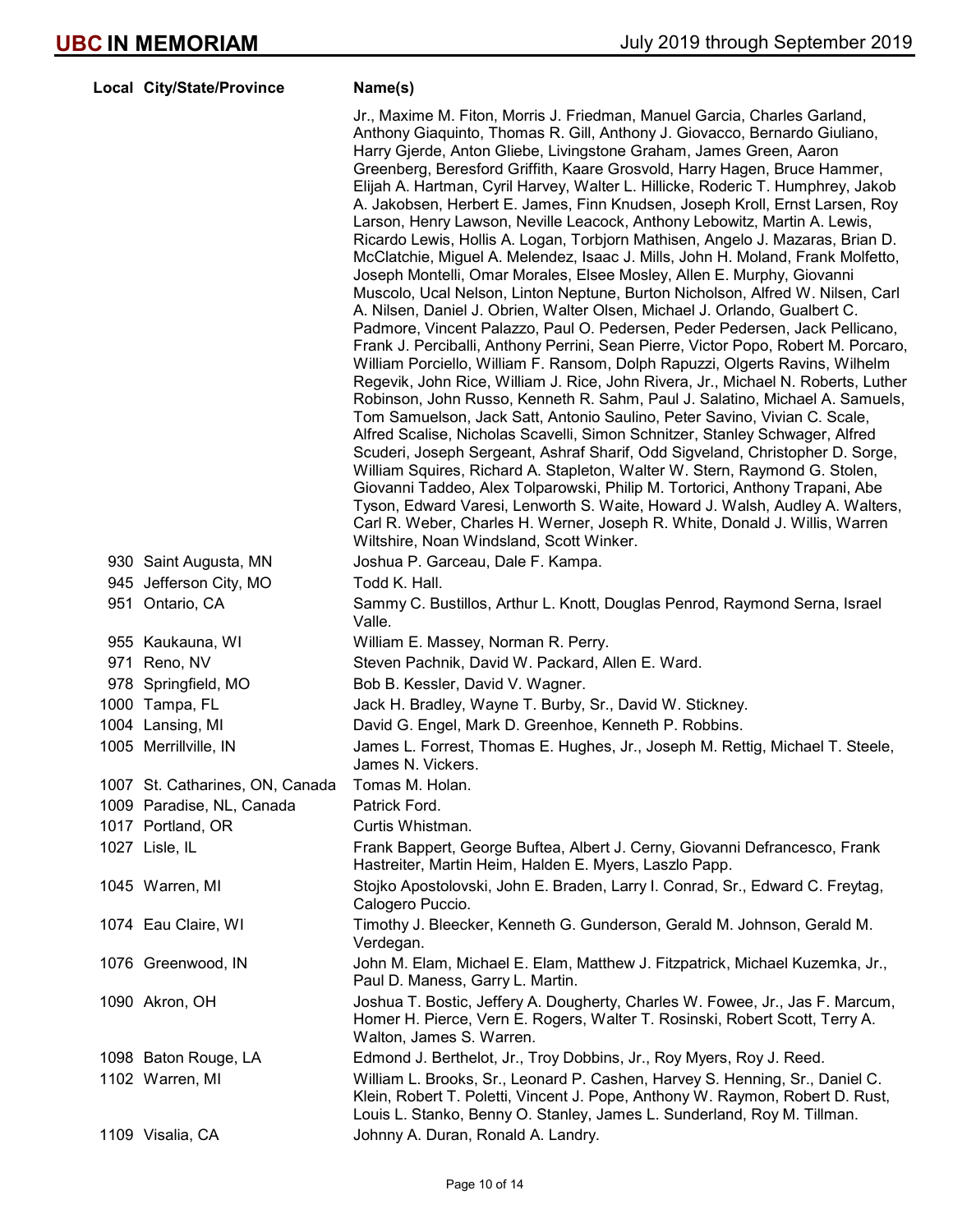| Local City/State/Province      | Name(s)                                                                                                                                                                                                                                                                                                                                                                                                                                                                                                                                                                                                                                                                                                                                                                                                                                                                                                                       |
|--------------------------------|-------------------------------------------------------------------------------------------------------------------------------------------------------------------------------------------------------------------------------------------------------------------------------------------------------------------------------------------------------------------------------------------------------------------------------------------------------------------------------------------------------------------------------------------------------------------------------------------------------------------------------------------------------------------------------------------------------------------------------------------------------------------------------------------------------------------------------------------------------------------------------------------------------------------------------|
| 1121 Framingham, MA            | Charles L. Mace, Michael P. Mizzone.                                                                                                                                                                                                                                                                                                                                                                                                                                                                                                                                                                                                                                                                                                                                                                                                                                                                                          |
| 1127 Kansas City, MO           | Frankie A. Prince.                                                                                                                                                                                                                                                                                                                                                                                                                                                                                                                                                                                                                                                                                                                                                                                                                                                                                                            |
| 1143 LaCrosse, WI              | Kenneth J. Wing.                                                                                                                                                                                                                                                                                                                                                                                                                                                                                                                                                                                                                                                                                                                                                                                                                                                                                                              |
| 1146 Green Bay, WI             | Dan S. Sprangers.                                                                                                                                                                                                                                                                                                                                                                                                                                                                                                                                                                                                                                                                                                                                                                                                                                                                                                             |
| 1163 Syracuse, NY              | Shawn D. Dominy, Ric J. Long, Douglas McMaster.                                                                                                                                                                                                                                                                                                                                                                                                                                                                                                                                                                                                                                                                                                                                                                                                                                                                               |
| 1185 Lisle, IL                 | Donald A. Anderson, Gerald Boedigheimer, Richard T. Dwyer, Douglas<br>Gallagher, Harold Grigsby, Trevor E. Uysaloglu.                                                                                                                                                                                                                                                                                                                                                                                                                                                                                                                                                                                                                                                                                                                                                                                                         |
| 1209 Florence, AL              | Burnice E. Burleson, Roy C. Davis, Jack Schrimsher, William C. Snoddy,<br>Rayburn M. Wilson, Richard D. Woodruff.                                                                                                                                                                                                                                                                                                                                                                                                                                                                                                                                                                                                                                                                                                                                                                                                             |
| 1234 Warren, MI                | Steven M. Kopitzke, Steven D. Mathews, David L. Smith, George S. Wells, Sr.                                                                                                                                                                                                                                                                                                                                                                                                                                                                                                                                                                                                                                                                                                                                                                                                                                                   |
| 1243 Fairbanks, AK             | Jerry W. Carter, Jack M. Chrestensen, Ross K. Flint, Roger L. Hughes, Leonard<br>L. Kulzer, Raymond Moran.                                                                                                                                                                                                                                                                                                                                                                                                                                                                                                                                                                                                                                                                                                                                                                                                                    |
| 1244 Windsor, ON, Canada       | Wilfred A. Malone.                                                                                                                                                                                                                                                                                                                                                                                                                                                                                                                                                                                                                                                                                                                                                                                                                                                                                                            |
| 1263 Kennesaw, GA              | Tommy W. Millican, Marvin O. Whitfield.                                                                                                                                                                                                                                                                                                                                                                                                                                                                                                                                                                                                                                                                                                                                                                                                                                                                                       |
| 1266 Austin, TX                | Christian A. Perez.                                                                                                                                                                                                                                                                                                                                                                                                                                                                                                                                                                                                                                                                                                                                                                                                                                                                                                           |
| 1281 Anchorage, AK             | Edwin L. Goggia, James A. Redmond, Roy E. Troseth, Jr.                                                                                                                                                                                                                                                                                                                                                                                                                                                                                                                                                                                                                                                                                                                                                                                                                                                                        |
| 1310 St Louis, MO              | Paul G. Mareschal, Michael D. Saffa, James E. Sloan.                                                                                                                                                                                                                                                                                                                                                                                                                                                                                                                                                                                                                                                                                                                                                                                                                                                                          |
| 1319 Albuquerque, NM           | Louis G. Armenta, George Capito, Howard L. Christianson, Richard L. Schuyler.                                                                                                                                                                                                                                                                                                                                                                                                                                                                                                                                                                                                                                                                                                                                                                                                                                                 |
| 1325 Edmonton, AB, Canada      | Wayne E. Bender, Gavin J. Cyr, James A. Lavender, David B. Zorniak.                                                                                                                                                                                                                                                                                                                                                                                                                                                                                                                                                                                                                                                                                                                                                                                                                                                           |
| 1349 Two Rivers, WI            | Matthew D. Eis.                                                                                                                                                                                                                                                                                                                                                                                                                                                                                                                                                                                                                                                                                                                                                                                                                                                                                                               |
| 1370 Prince George, BC, Canada | Alex Saukarookoff, Harry Schimm.                                                                                                                                                                                                                                                                                                                                                                                                                                                                                                                                                                                                                                                                                                                                                                                                                                                                                              |
| 1386 Hanwell, NB, Canada       | Charles Arseneau, Pierre D. Cormier, Claude LeBlanc, George Urquhart.                                                                                                                                                                                                                                                                                                                                                                                                                                                                                                                                                                                                                                                                                                                                                                                                                                                         |
| 1410 Kingston, ON, Canada      | Foster P. Caverson, Vernon Gravelle.                                                                                                                                                                                                                                                                                                                                                                                                                                                                                                                                                                                                                                                                                                                                                                                                                                                                                          |
| 1421 Arlington, TX             | Kent D. Moore, James P. Simonek.                                                                                                                                                                                                                                                                                                                                                                                                                                                                                                                                                                                                                                                                                                                                                                                                                                                                                              |
| 1445 Topeka, KS                | Jay L. Armstrong, Duane L. Boley, Alfred A. Booton, William C. Foulke, Edward<br>T. Koons.                                                                                                                                                                                                                                                                                                                                                                                                                                                                                                                                                                                                                                                                                                                                                                                                                                    |
| 1460 Edmonton, AB, Canada      | Chris W. Krucik, Laszlo Simon, Blaine Weigel.                                                                                                                                                                                                                                                                                                                                                                                                                                                                                                                                                                                                                                                                                                                                                                                                                                                                                 |
| 1503 Oregon City, OR           | David F. King, Ryan M. Webb.                                                                                                                                                                                                                                                                                                                                                                                                                                                                                                                                                                                                                                                                                                                                                                                                                                                                                                  |
| 1510 Escanaba, MI              | Ronald Norkoli, Ivan L. Pendergraft.                                                                                                                                                                                                                                                                                                                                                                                                                                                                                                                                                                                                                                                                                                                                                                                                                                                                                          |
| 1529 Kansas City, MO           | Samuel D. Ellis, Bart J. Forsha, Joshua L. Gill, Roger L. Heckman, Rick A.<br>Presley, Stanley S. Subelka.                                                                                                                                                                                                                                                                                                                                                                                                                                                                                                                                                                                                                                                                                                                                                                                                                    |
| 1554 Hermitage, TN             | Billy W. Walk, Sr., David W. Walker.                                                                                                                                                                                                                                                                                                                                                                                                                                                                                                                                                                                                                                                                                                                                                                                                                                                                                          |
| 1556 New York, NY              | Kevin J. Alcantara, Richard E. Anderson, James Banks, Paul Basile, Jeffery<br>Blake, Frederick Bradford, Garrett C. Brice, James T. Brinzer, John P. Butler,<br>Vincent Cherry, Michael T. Coyne, Michael J. Crowe, Bennie Defranco, Frederick<br>M. Devine, John E. Dundon, Vito Endrizzi, Manuel J. Figueiredo, Salomon<br>Freilich, Fred Friedman, Frank Fullone, Kenneth Galambos, Johan K. Gjertsen,<br>Eugene Grothman, Vincenzo Guerriero, Joseph J. Hughes, Louis E. Kern, Vito<br>Marotta, George E. Matty, Ronald C. Mirro, Victor Nazario, Robert J. Nichols,<br>Thomas R. Novotny, Robert B. Olsen, Steven G. Palmieri, William M. Pomrink,<br>Jr., Raymond G. Poole, Willie Rabb, Lee Reed, Edward J. Rego, John Ross, III,<br>Alf O. Rudjord, Robert W. Ryan, William Schoefield, Joseph Simpkins, Cecil F.<br>Smith, Charles J. Smith, William E. Spellman, Edward H. Sudbrink, John<br>Swanson, Ewart Wilson. |
| 1588 Sydney, NS, Canada        | Duncan Cummings, Lomer D. Doucet, Emerson Jessome, Harold (John) H.<br>Smith.                                                                                                                                                                                                                                                                                                                                                                                                                                                                                                                                                                                                                                                                                                                                                                                                                                                 |
| 1596 St Louis, MO              | Albert H. Evers, Walther V. Magnus, Konstantinos Manolis, Virgil D. Markham,<br>Steven C. Miller, Harry Vlach.                                                                                                                                                                                                                                                                                                                                                                                                                                                                                                                                                                                                                                                                                                                                                                                                                |
| 1598 Victoria, BC, Canada      | Robert V. Gee.                                                                                                                                                                                                                                                                                                                                                                                                                                                                                                                                                                                                                                                                                                                                                                                                                                                                                                                |
| 1599 Redding, CA               | Dwayne J. Haskins, Gary E. Johnson, Franz J. Muller, Robert E. Newman.                                                                                                                                                                                                                                                                                                                                                                                                                                                                                                                                                                                                                                                                                                                                                                                                                                                        |
| 1607 Whittier, CA              | Michael Duffy, Henry O. Omland.                                                                                                                                                                                                                                                                                                                                                                                                                                                                                                                                                                                                                                                                                                                                                                                                                                                                                               |
| 1650 Lexington, KY             | James M. Parks, Bobby J. Sparks.                                                                                                                                                                                                                                                                                                                                                                                                                                                                                                                                                                                                                                                                                                                                                                                                                                                                                              |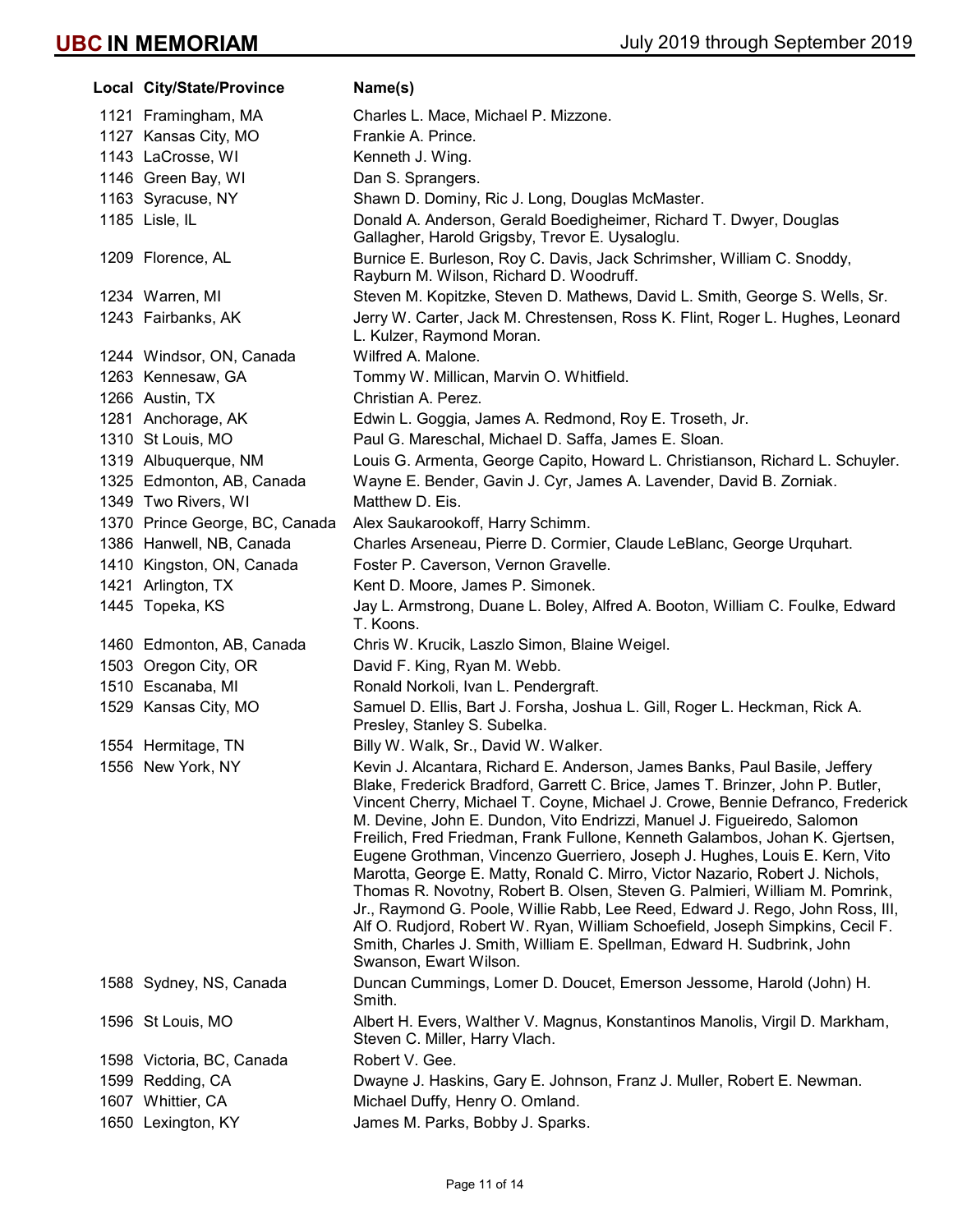Local City/State/Province Name(s) 1669 Thunder Bay, ON, Canada John Gardner, Martin Marin. 1693 Lisle, IL James R. Dower. 1733 Marshfield, WI Elizabeth R. Miller. 1789 South Lake Tahoe, CA Louis E. Haas. 1795 Farmington, MO Roger D. Thompson. 1809 Oakland Park, FL **Rudolph Barta, Harold L. Edwards, Arthur Eule, Albert V. Jacobs, John E. Kerr,** John L. McKillip, Benjamin F. Moreno, John K. Parnell, Jr. 1839 Pacific, MO Christopher M. Brown, Mark R. Duffin, James F. Elfrink, Mark W. Janson, Chas R. Wildhaber. 1846 Metairie, LA **Ralph C. Hardouin, Jimmie L. Lamb, Marvin L. Petty, Dean M. Sciambra.** 1847 St. Paul, MN Michael O. Stone. 1865 St. Paul, MN Thomas R. VanHale. 1889 Lisle, IL Daril D. Drager, Steven C. Elder, Earl L. Kubis, William J. Wilk. 1905 Orlando, FL **Hairman Farmer, Francis L. Hoye, Robert J. Schunk**, James R. Stephens. 1907 Delta, BC, Canada Tarrick Delorme, Eric Irving. 1912 Phoenix, AZ Donald S. Bowlby, Robert A. Koniecki, Richard T. Rastad, Walter D. Riggs, Ryan F. Romero, Elmer L. Stewart. 1916 Hamilton, ON, Canada John F. McFarlane. 1934 Bemidji, MN Dennis Johnson. 1946 London, ON, Canada Real Baron, Edward Keuchkerian. 1977 Las Vegas, NV Edward P. Harvey, Henry Molina, Rafael Pupo. 2041 Ottawa, ON, Canada Laurier Delorme, Scott Lawrence. 2158 Bettendorf, IA Joseph A. Benisch, Raymond L. Lannom, Randall D. Phillippe. 2182 Anjou, QC, Canada Leo Paul Pinard. 2214 Festus, MO Stephen D. Collins, Randy M. Osia, Patrick S. Seabaugh, Jerome V. Uding. 2232 Pasadena, TX John E. Dehmer, Coby L. Rigsby, George B. Wells. 2236 Oakland, CA Claude H. Alford, Robert T. Amiott, Greg L. Anderson, Vernon O. Arndt, Chas F. Artozqui, Andrew Artzer, Harold F. Bailey, Francisco C. Banda, Ernest Barnett, Bozo Batkovic, William D. Beach, George H. Berlin, Jr., Raymond Bettanini, Santos Blasquez, Joseph A. Boocks, Bert Borgialli, Porter Bowen, Finnes Bowman, Thomas N. Brown, Willie L. Brown, Enrique Buenerostro, Morris T. Burlew, Orva E. Cannon, Alfred Cazale, Eugene Chadwell, James A. Cornwell, Ralph L. Cree, William J. Darr, Homer N. Davis, Lena Dawson, Vincent De Anda, George H. Deroboam, Harland K. Deyoung, Kelly T. Doherty, Edmund P. Dondero, James Dye, Hugh L. Edmonds, Richard D. Edwards, Fred W. Faber, Chas Faulkenberry, Cora Ferris, L W. Fischer, Steven P. Garrett, Wm L. George, Walter C. Graves, Silvio Guidi, Baptist Guidici, Mark Hanchett, Donald J. Hanks, Albert Hansen, Clifford J. Harlow, Jay E. Harp, Noel E. Harris, William E. Hart, Gentry Hempstead, Donald F. Henningsen, Ernie Hiratsuka, Francis B. Hoffman, Rowland H. Howe, Roscoe F. Huls, Richard L. Ikerd, Jack Imhoff, Ted Jaurequi, Darell S. Johnson, L L. Koulouris, Jacob Kramer, Lois M. Krause, Vic Lamanuzzi, George R. Lambert, George O. Lee, Wayne M. Lloyd, Domingo Lopez, William E. Losson, James E. Louk, George G. Mastora, Doff May, Phil N. Menchaca, Jake Michel, Donald E. Middleton, Johnny R. Miller, Hiram Moncrief, Paul Morones, William F. Moses, Charles F. Nylen, Arthur P. Olson, Roy A. Olson, Jorge A. Paniagua, Elouese A. Perry, Ellsworth J. Phillips, Philip Pineda, Alyreed Rich, Emily B. Roberts, Miguel N. Rodriguez, Miguel Ruiz, Lloyd W. Sell, Harold L. Shoeffler, W L. Silva, Donald Sisemore, Herbert E. Staggs, John W. Sterni, Ray Stevens, Frank A. Stewart, Edw Tirapelle, Violet P. Trotter, James S. Truscott, Jose T. Vazquez, Douglas Vivian, Steve B. Wallen, Trenton E. Wann, Robert D. Wolterbeek, Fermin Zubieta. 2262 Hanwell, NB, Canada Gary W. McAdam. 2283 Pewaukee, WI Daniel A. Baney, Gregory Gornjak.

2287 New York, NY Jerry Aaronberg, Richard Abrahamsen, Aldo E. Acosta, Frank Anetzberger,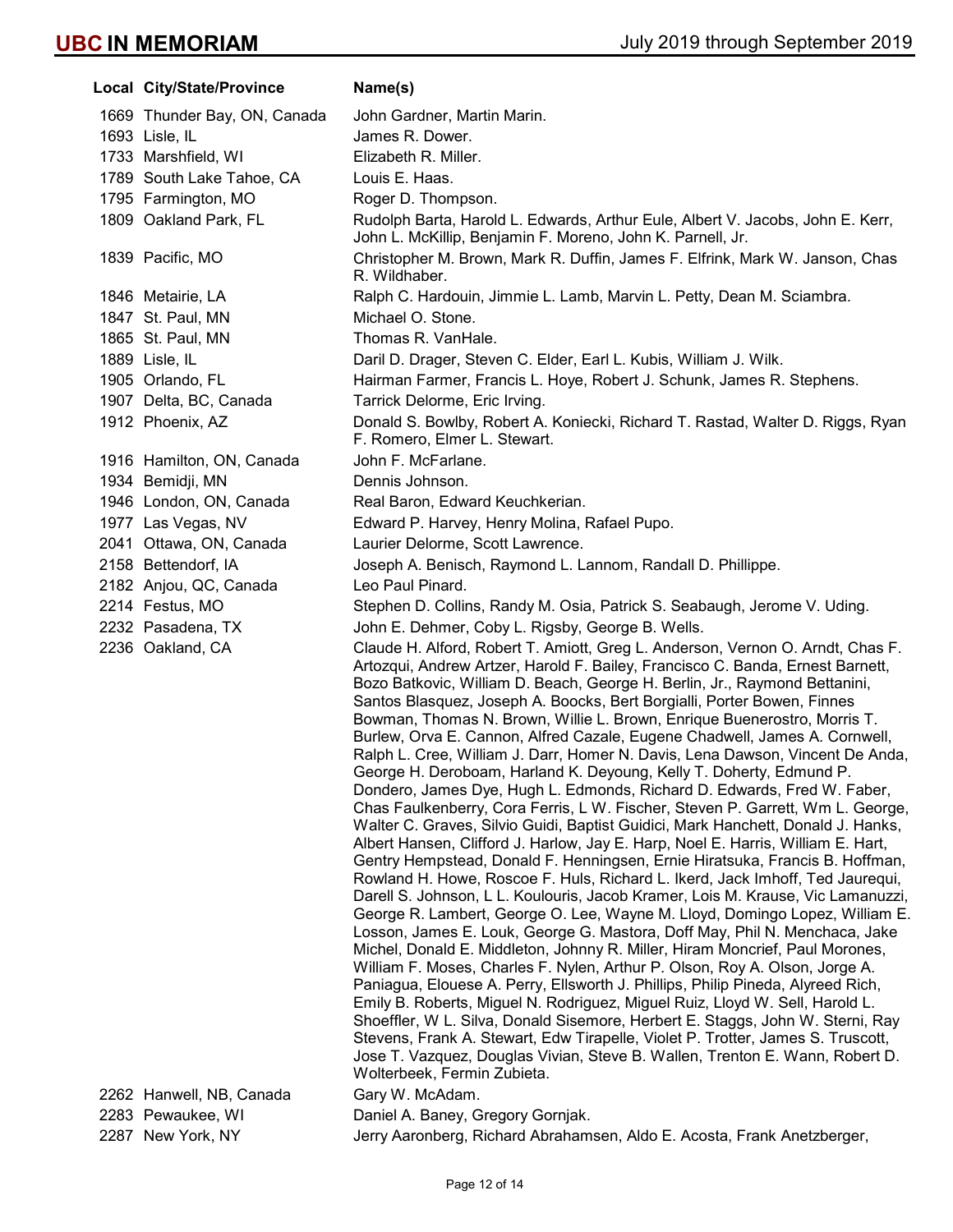### Local City/State/Province Name(s)

Charles Baldwin, Frank S. Banach, Conrad F. Barnaby, Benjamin Basile, Edward M. Bellittieri, Jr., William Bender, Jerry Borgia, Donald Brand, Daniel Brosnan, John F. Brosnan, Patrick A. Bruce, Robert Q. Burke, Billy Buttler, Anthony Caiazza, William Campbell, Joseph Campione, Chris D. Christensen, Michael Cordero, Stephen Cregan, Irwin Dayboch, Arthur Dechiara, Peter L. Defigueroa, Ralph Delitsky, John Demato, Lionel Devaynes, Peter DiNapoli, Peter Ditomasso, James A. Egan, Robert Ellefsen, John Farley, Angelo J. Fazio, Charles Feinman, Richard Ferrara, Vincent Ferrara, Zdzislaw Figiel, Richard J. Finley, Robert Fisher, Michael Furyaka, Reidar Gangsaa, Charles Gordon, Francis Griffenkranz, Hugh Hall, Erling Halvorsen, James E. Hayes, Michael Healy, Matthew Hess, Therman Hightower, Alexander Jackson, Lenton A. Jones, Jeffrey J. Kania, Michael F. Kittany, Rudolf K. Klenke, Louis Knight, Mahidhar Kolli, Wladyslaw Koslalka, William Kovalcik, Philip Kushman, James Laker, Robert Leonard, Sr., David E. Loiacano, John Mahoney, Jr., Bruce Marcus, Robert Marino, Robert McCool, Dennis McGlynn, Terence P. McGlynn, George McLean, Jules Merican, Michael P. Minando, Howard Mirchin, Paul F. Mitz, Douglas J. Moran, William E. Morawe, Jr., Charles Moriarty, James H. Morrow, Jr., Oscar Mur, Kurt F. Nuss, Rolf Olsen, John Palmiero, Martin Pardes, Fernando Perez, William W. Phillips, Steven S. Polzella, William H. Radie, Robert C. Rambadt, Stephen Respol, Kevin J. Reynolds, John Rodriguez, Matthew Rogers, Ephraim Rosenzweig, James A. Rowden, Charles J. Ryzak, Vito Savino, Harold Schmidt, Paul M. Schroder, Julio A. Seda, Ira Selinger, Herbert L. Smith, Alfred F. Spallone, Anthony Spinella, Sr., Edward Stokes, Arthur Stroh, Vito Taverna, John Thiel, Michael M. Vega, James F. Viafore, Joseph Weber, Frank Yager, Yui B. Yee, Salvatore Yurman, Seymour Zwisohn.

## 2298 Rolla, MO **Paul M. Anderson.**

2309 Toronto, ON, Canada Mohamed Flis, Robert Wigmore.

2404 Delta, BC, Canada Robert J. Butterworth, Steve L. Eldridge, Dennis Flury, J. R. McNabb.

2411 Jacksonville, FL Richard McCullough, Jr., Barry G. Moore, Calvin W. Zellner.

2486 Azilda, ON, Canada Frederick M. Karst, Lawrence Varcoe.

## 2737 Woodbridge, ON, Canada Chris M. Cook.

2784 Coquille, OR **Don A. Colton, George E. Philley, Charlotte M. Richards.** 

2790 Woodhaven, NY Angel Acevedo, Peter S. Acquavella, Ronald Actisdano, Tadeusz S. Adack, Roy H. Adams, Evo Agnetti, Alexander Agosto, Luigi Amato, Clement Andrews, Vincent Arce, Daniel Argano, Domenico M. Ariaudo, Angel Balleste, Frank Banks, Ronald Barr, Julian T. Barrow, Deward Barrs, Louis Benedetti, Felix Benero, William M. Benzenberg, Berstford Bernard, Garvin Birt, Eugene Bishel, Boris Blaslov, Giuseppe Boiardi, Hector Bonilla, Tibor Braun, Chris Brown, Ruben Brown, Edwin W. Bruce, Dave Brunson, Walter Bryant, Sr., John Brzozouski, Balkaran Budhu, Maria Bukowska, Joseph Burczak, Alvin Burton, Curtis O. Butler, Angel Carballido, Cosimo Cardinale, James Carr, Fernando Carrasco, Giuseppe Castaldo, Thomas Castellano, Gaetano Celeste, Felix Cepeda, Waldemar Charlton, Frank Chestnut, Angelo Chiarappa, Calogero Ciofalo, Anthony Ciulla, Tomas Contreras, Pedro Coronel, John W. Corry, Salvatore Costa, Richard J. Crapella, German Crespo, Jose Cruz, Julius Curaba, Moshe Cynamon, Robert F. Dallmer, Alfonso Damelio, Henry Darby, Avelino Darocha, John A. Dattoma, Vincent Decicco, Rafael Dejesus, Salvatore Demasi, Perfecto Diaz, Salvatore Difresco, Anthony Digennaro, Carmin Digruccio, James L. Donaldson, Ramon M. Duran, Donald F. Dwan, Cyril Eastman, Joshua Edwards, Abraham Ehrlich, Earl R. Ellis, John V. Esposito, Frank J. Evangelista, James T. Faulkner, Abram Federman, Sidney Feig, William E. Fey, Eugene Fields, Marino Francioni, Friedrich Frank, Durval Frasson, Thomas J. Gentile, Fred Gerlach, Pierre M. Germain, Antonino Giannola, Albert Gibson, Arthur L. Gibson, George W. Golowach, Vincenzo Gravinese, George Greenough, Angel M. Guzman, Walter Harper, John Hegel, Allan A. Hinds, William Holbritter, Russell Hyacinth, Badawy H. Ibrahim, Frank Intorrella, Richard Iturriaga, Luis S. Jacsjanski, Gottfried Jandrasits, Victor Jason, Tau J. Jensen, Daniel E. Jewels, Isidoro